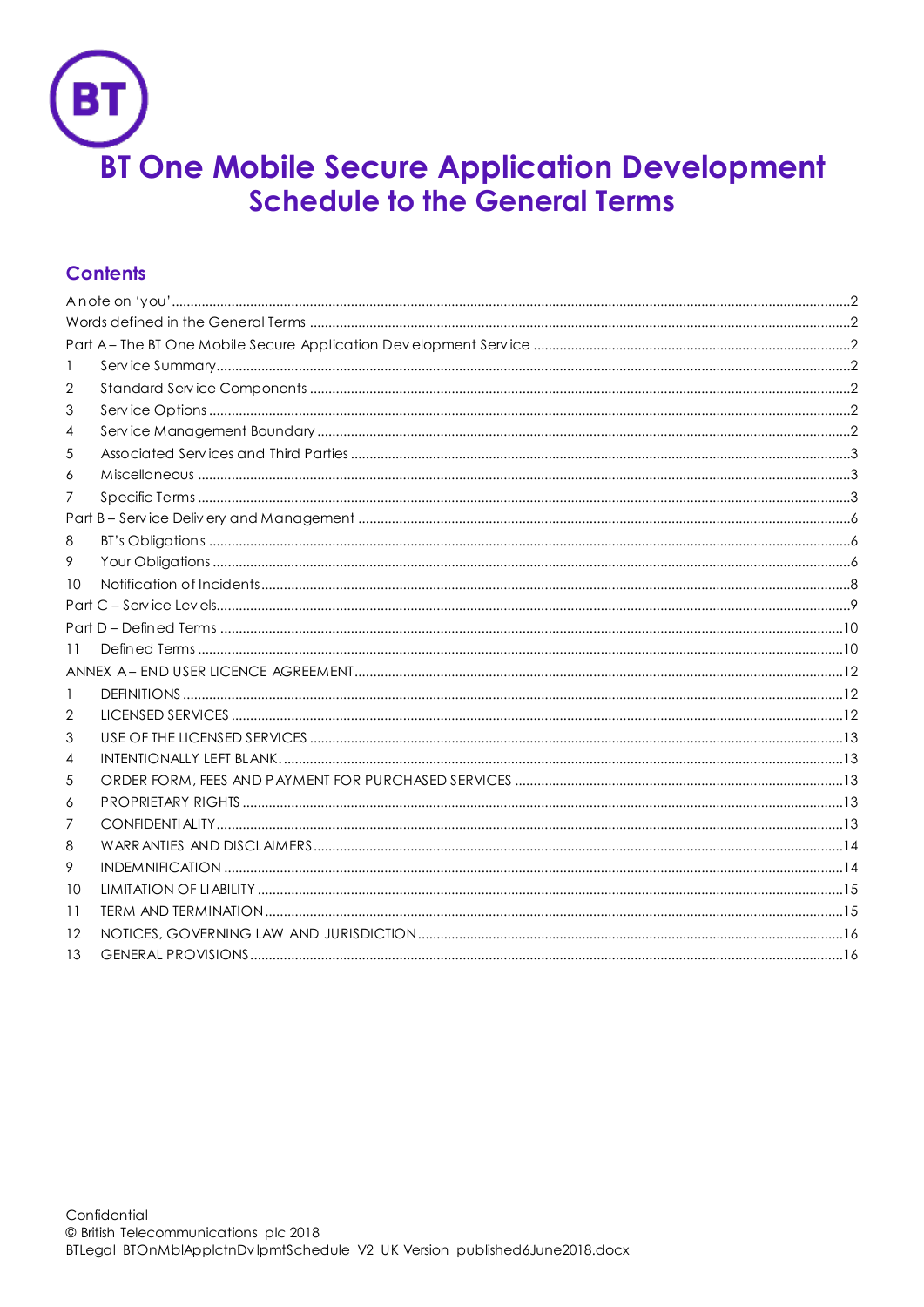

# <span id="page-1-0"></span>**A note on 'you'**

'You' and 'your' mean the Customer.

## <span id="page-1-1"></span>**Words defined in the General Terms**

Words that are capitalised but hav e not been defined in this Schedule hav e the meanings giv en to them in the General Terms.

# <span id="page-1-2"></span>**Part A – The BT One Mobile Secure Application Development Service**

## <span id="page-1-3"></span>**1 Service Summary**

- 1.1 BT will prov ide you with a right to access and use a cloud based platform which will enable you to quickly and easily mobilise your existing business processes and web based systems through an application architecture supported on certain Dev ices and Operating Systems, comprising:
- 1.2 the Standard Serv ice Components; and
- 1.3 any of the Serv ice Options as set out in any applicable Order,

up to the point of the Serv ice Management Boundary as set out in Paragraph [4](#page-1-6) ("**BT One Mobile Secure Application Development Service**").

## <span id="page-1-4"></span>**2 Standard Service Components**

BT will prov ide you with all the following standard serv ice components ("**Standard Service Components**") in accordance with the details as set out in any applicable Order:

- <span id="page-1-9"></span>2.1 **WorkSimple:** is each User's personalised mobile workspace and enables Users to access business workflows, receiv e key alerts through notifications, and instantly v iew critical information from your Source Applications. WorkSimple personalises and unifies Source Applications for your Users
- 2.2 **Designer:** enables Users to create one-minute micro apps, called Zapps, on top of your Source Applications without coding or APIs, while automatically using all business logic and customisations of your Source Applications. The Designer enables Users to build, style, and publish Zapps.
- <span id="page-1-7"></span>2.3 **Runtime:** powers Zapps by attaching to Source Applications directly through your browser, while using your security and business logic.
- 2.4 **Dashboard:** captures detailed analytics, including insights into User behav iour and direct feedback from Users. Dashboard also enables the management of the lifecycle of all Zapps through v ersion control, group-based distribution, and permissions.
- 2.5 **Security:** provided via a secure transport tunnel that protects your User's data between the WorkSimple application and your back-end systems.
- 2.6 The abov e Standard Serv ice Components:
	- 2.6.1 may be purchased as v arious v olume packages as set out in the applicable Order; and
	- 2.6.2 are classed as Licenced Serv ices for the purposes of Paragraph [7.4](#page-3-0) and the EULA.

### <span id="page-1-5"></span>**3 Service Options**

BT will prov ide you with any of the following options as set out in any applicable Order ("**Service Options**") and in accordance with the details as set out in that Order:

- 3.1 **Professional Services:** BT will prov ide Professional Serv ices a set out in the applicable Order.
- 3.2 **Training:** BT will prov ide a 3-day onsite training course for up to 10 Users. BT will prov ide training to your suitably qualified staff, to prov ide an understanding of the BT One Mobile Secure Application Dev elopment Serv ice platform and the creation and deployment of Zapps and how to manage these applications in life.

### <span id="page-1-6"></span>**4 Service Management Boundary**

- <span id="page-1-8"></span>4.1 BT will provide and manage the BT One Mobile Secure Application Development Service up to the point where you present traffic to the BT One Mobile Secure Application Dev elopment Serv ice platform, or receiv e traffic from any infrastructure owned or controlled by the Supplier or BT, and as set out in any applicable Order, ("**Service Management Boundary**").
- 4.2 BT will hav e no responsibility for the BT One Mobile Secure Application Dev elopment Serv ice outside the Serv ice Management Boundary.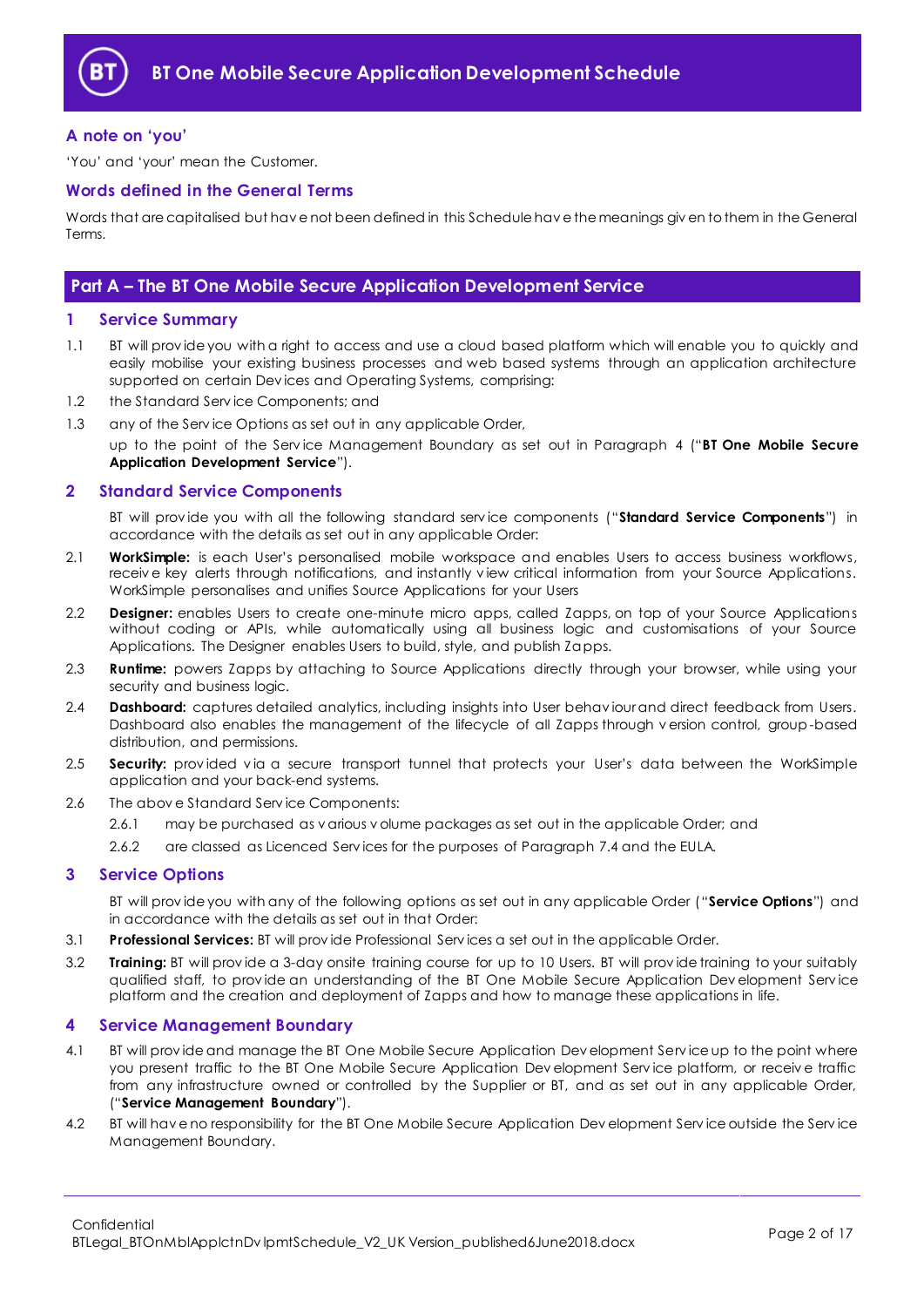

- 4.3 BT does not make any representations, whether express or implied, about whether the BT One Mobile Secu re Application Dev elopment Serv ice will operate in combination with any Customer Equipment or other equipment and software.
- 4.4 The BT One Mobile Secure Application Dev elopment Serv ice does not include Dev ice or Administration Console configuration.
- 4.5 The BT One Mobile Secure Application Dev elopment Serv ice does not include Zapp creation or support for any Zapps created.

## <span id="page-2-0"></span>**5 Associated Services and Third Parties**

- 5.1 You will hav e the following serv ices in place that will connect to the BT One Mobile Secure Application Dev elopment Serv ice and are necessary for the BT One Mobile Secure Application Dev elopment Serv ice to function and will ensure that these serv ices meet the minimum technical requirements that BT specifies:
	- 5.1.1 Internet connectiv ity,

## (an "**Enabling Service**").

5.2 If BT prov ides you with any serv ices other than the BT One Mobile Secure Application Dev elopment Serv ice (including, but not limited to any Enabling Serv ice) this Schedule will not apply to those serv ices and those serv ices will be gov erned by their separate terms.

### <span id="page-2-1"></span>**6 Miscellaneous**

6.1 BT does not warrant that the Software supplied in accordance with the Contract is free from Incidents, but BT will remedy any defects that materially impair performance (where necessary, by arrangement between both of us) within a reasonable time.

### 6.2 **Sale of Goods**

The UN Conv ention on Contracts for the International Sale of Goods will not apply to the Contract.

#### <span id="page-2-2"></span>**7 Specific Terms**

#### <span id="page-2-3"></span>7.1 **Minimum Period of Service and Renewal Periods**

- 7.1.1 You may request an extension to the BT One Mobile Secure Application Development Service for a Renewal Period by Notice in writing to BT at least 90 days before the end of the Minimum Period of Serv ice or Renewal Period ("**Notice of Renewal**").
- 7.1.2 If you issue a Notice of Renewal in accordance with Paragrap[h 7.1.1,](#page-2-3) BT will extend the BT One Mobile Secure Application Dev elopment Serv ice for the Renewal Period and:
	- (a) BT will continue to prov ide the BT One Mobile Secure Application Dev elopment Serv ice;
	- (b) the Charges applicable during the Minimum Period of Serv ice will cease to apply and BT will inv oice you the Charges set out in the Order from expiry of the Minimum Period of Serv ice; and
	- (c) both of us will continue to perform each of our obligations in accordance with the Contract.
- <span id="page-2-4"></span>7.1.3 If you do not issue a Notice of Renewal in accordance with Paragraph [7.1.1,](#page-2-3) BT will cease delivering the BT One Mobile Secure Application Dev elopment Serv ice at the time of 23:59 on the last day of the Minimum Period of Serv ice or subsequent Renewal Period.

## 7.1.4 **Notice to Amend**

- (a) BT may propose changes to this Schedule or the Charges (or both) by giv ing you Notice at least 90 days prior to the end of the Minimum Period of Serv ice and each Renewal Period ("**Notice to Amend**").
- (b) Within 21 days of any Notice to Amend, you will prov ide BT Notice:
	- (i) agreeing to the changes BT proposed, in which case those changes will apply from the beginning of the following Renewal Period;
	- (ii) requesting rev isions to the changes BT proposed, in which case both of us will enter into good faith negotiations for the remainder of that Minimum Period of Serv ice or Renewal Period, as applicable, and, if agreement is reached, the agreed changes will apply from the beginning of the following Renewal Period; or
	- (iii) terminating the Contract at the end of the Minimum Period of Serv ice or Renewal Period, as applicable.
- (c) If we hav e not reached agreement in accordance with Paragraph 7.1.4(b)(ii) by the end of the Minimum Period of Serv ice or the Renewal Period, the terms of this Schedule will continue to apply from the beginning of the following Renewal Period unless you giv e Notice in accordance with Paragraph 7.1.4(b)(iii) or BT may giv e Notice of termination, in which case BT will cease deliv ering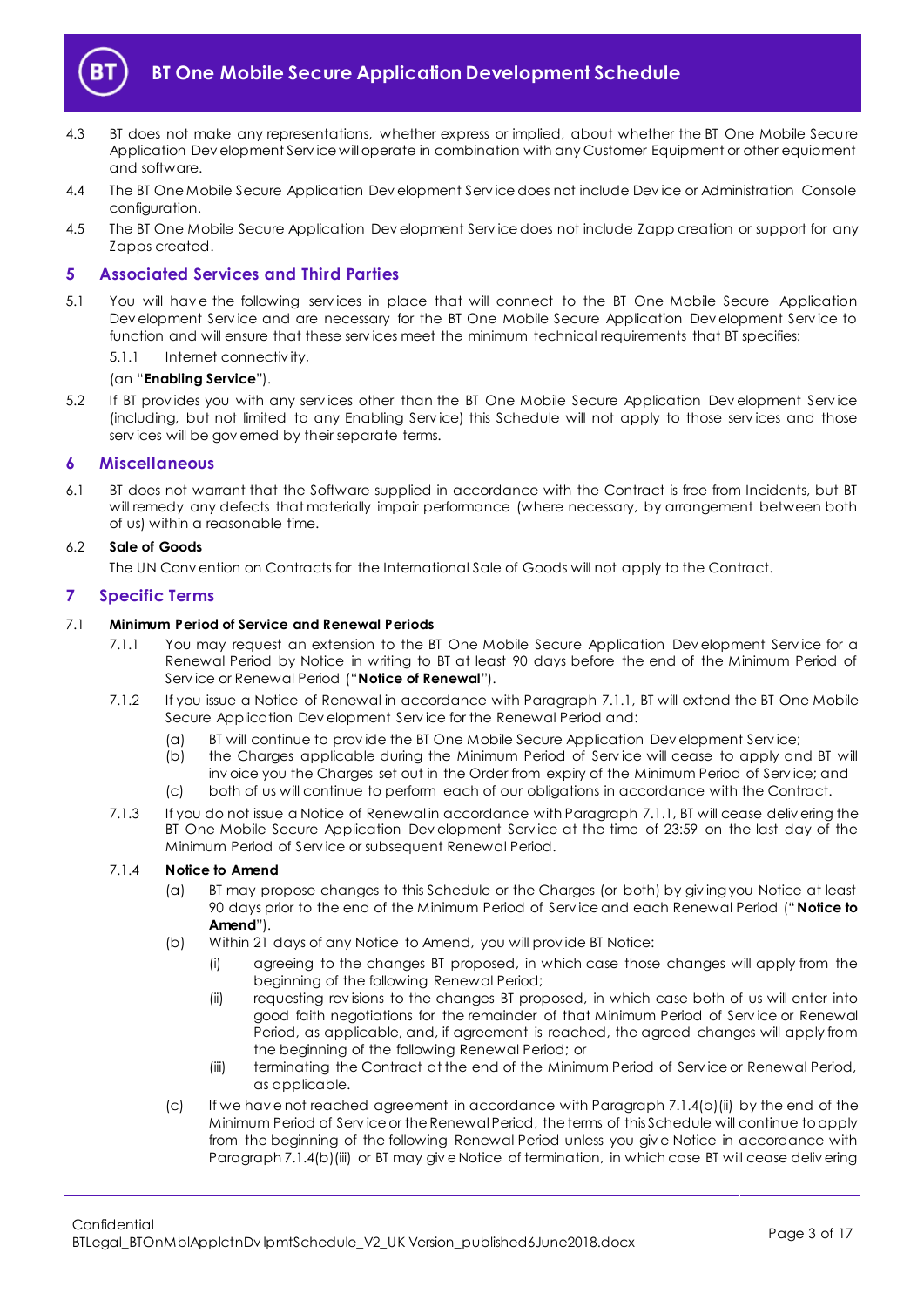

the BT One Mobile Secure Application Dev elopment Serv ice at the time of 23:59 on the last day of the Minimum Period of Serv ice or subsequent Renewal Period as applicable.

#### 7.2 **Termination for Convenience**

BT may at any time on or after the Serv ice Start Date, terminate the Contract in whole or in part or any BT One Mobile Secure Application Dev elopment Serv ice by giv ing Notice in the ev ent that the Supplier becomes insolv ent or otherwise ceases trading. In the ev ent of such termination BT will pay you the monthly Licenced Serv ice Charges equal to the remaining months of the Minimum Period of Serv ice or renewal Period up to a maximum of 3 months.

### 7.3 **Customer Committed Date**

- 7.3.1 If you request a change to the BT One Mobile Secure Application Dev elopment Serv ice or any part of the BT One Mobile Secure Application Development Service, then BT may revise the Customer Committed Date to accommodate that change.
- 7.3.2 BT may expedite deliv ery of the BT One Mobile Secure Application Dev elopment Serv ice for operational reasons or in response to a request from you, but this will not rev ise the Customer Committed Date.

#### <span id="page-3-0"></span>7.4 **Licence**

BT will grant you a temporary, limited, non-exclusiv e, non-transferrable, worldwide licence to access and use the Licenced Serv ices solely for your own internal business purposes.

### <span id="page-3-1"></span>7.5 **EULA**

- 7.5.1 BT will only prov ide the BT One Mobile Secure Application Dev elopment Serv ice if you hav e entered into an end user licence agreement with the Supplier in the form set out at Annex 1, as may be amended or supplemented from time to time by the Supplier ("**EULA**").
- 7.5.2 By accepting the terms of the EULA, you agree to observ e and comply with it for any and all use of the BT One Mobile Secure Application Dev elopment Serv ice.
- 7.5.3 In addition to what it says in Clause 15 of the General Terms, if you do not comply with the EULA, BT may restrict or suspend the BT One Mobile Secure Application Dev elopment Serv ice upon reasonable Notice, and:
	- (a) you will pay the Charges that are payable for the BT One Mobile Secure Application Dev elopment Serv ice until the BT One Mobile Secure Application Dev elopment Serv ice ends; and
	- (b) BT may charge a re-installation fee to start the BT One Mobile Secure Application Dev elopment Serv ice again.
- 7.5.4 You will enter into the EULA for your own benefit and the rights, obligations, acknowledgements, undertakings, warranties and indemnities granted in accordance with the EULA are between you and the Supplier.
- 7.5.5 You will deal with the Supplier with respect to any loss or damage suffered by you or the Supplier under the EULA and any loss or damage will not be enforceable against BT.

#### 7.6 **Invoicing**

- 7.6.1 Unless set out otherwise in any applicable Order, BT will inv oice you for the following Charges in the amounts set out in any applicable Order:
	- (a) Installation Charges, on the Serv ice Start Date;
	- (b) Licenced Serv ices Charges, monthly in adv ance on the first day of the relev ant month and for any period where the BT One Mobile Secure Application Dev elopment Serv ice is prov ided for less than one month, the Licenced Serv ices Charges will be calculated on a daily basis;
	- (c) Recurring Charges, monthly in adv ance on the first day of the relev ant month and for any period where the BT One Mobile Secure Application Dev elopment Serv ice is prov ided for less than one month, the Recurring Charges will be calculated on a daily basis;
	- (d) Charges for trav el and maintenance expenses where personnel are required to trav el to the Site (s) to deliv er any Professional Serv ices or any training; and
	- (e) Professional Serv ices Charges; and
	- (f) any Termination Charges incurred in accordance with Paragraph **Error! Reference source not**  found. upon termination of the relev ant BT One Mobile Secure Application Dev elopment Service.
- 7.6.2 BT may inv oice you for any of the following Charges in addition to those set out in any applicable Order:
	- (a) Charges for inv estigating Incidents that you report to BT where BT finds no Incident or that the Incident is caused by something for which BT is not responsible under the Contract;
	- (b) Charges for commissioning the BT One Mobile Secure Application Dev elopment Serv ice in accordance with Paragrap[h 8.2](#page-5-3) outside of Business Hours;
	- (c) Charges for expediting prov ision of the BT One Mobile Secure Application Dev elopment Serv ice at your request after BT has informed you of the Customer Committed Date; and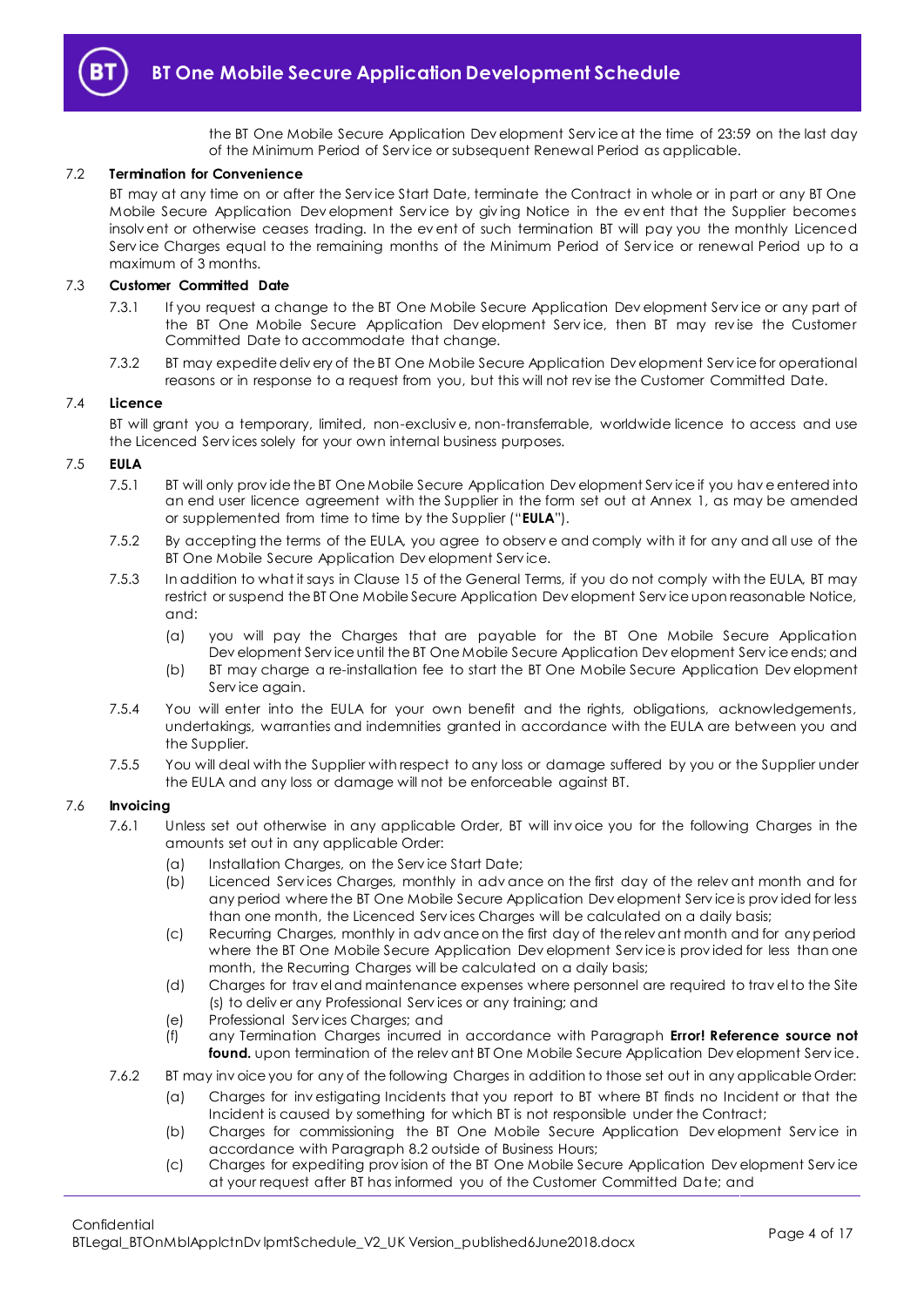

- (d) any other Charges as set out in any applicable Order or as otherwise agreed between both of us.
- 7.6.3 All Professional Services set out in any applicable Order must be fully utilised within 6 months following the Effectiv e Date of that Order or the Professional Serv ices Charges for such Professional Serv ices will be forfeited and will not be refunded, unless it is not your fault for not hav ing utilised the Professional Serv ices.

## 7.7 **Termination Charges at the end of the Contract**

## 7.7.1 Termination Changes

If you terminate the Contract, the BT One Mobile Secure Application Dev elopment Service or any applicable Order for conv enience in accordance with Clause 17 of the General Terms you will pay BT:

- (a) all outstanding Charges for serv ice rendered;
- (b) any additional amounts due under the Contract;
- (c) any other Charges as set out in any applicable Order; and
- (d) any charges reasonably incurred by BT from a supplier as a result of the early termination.
- 7.7.2 In addition to the Charges set out at Paragraph **Error! Reference source not found.** abov e, if you terminate during the Minimum Period of Serv ice or any Renewal Period, you will pay BT Termination Charges, as compensation, equal to 100 per cent of the Licenced Serv ices Charges for any remaining months of the Minimum Period of Serv ice or Renewal Period.
- 7.7.3 BT will not refund to you any money you hav e paid in adv ance.

## 7.8 **Amendments to the General Terms**

- 7.8.1 The wording in Clause 19.1 of the General Terms is deleted and replaced with the following:
	- 19.1 If a Force Majeure Ev ent means a Serv ice is completely and continuously unav ailable for more than 28 days, either of us can terminate the BT One Mobile Secure Application Dev elopment Serv ice straightaway by giv ing the other Notice, as long as the Force Majeure Ev ent is still hav ing an effect when the Notice is receiv ed, and we will each hav e to pay the other the amounts referred to in Clause 21.1.
- 7.8.2 The wording in Clause 23 of the General Terms is deleted and replaced with the following:

If there is a Force Majeure Ev ent the party whose performance is affected by the Force Majeure Ev ent will:

- 23.1 not be liable for failing to do something they should hav e done, or for not doing it completely or on time to the extent this is caused by the Force Majeure Ev ent; and
- 23.2 get a reasonable amount of extra time to perform the obligation that is affected by the Force Majeure Ev ent,

prov ided that such Party shall hav e first giv en the other Party sev en days written Notice after becoming aware that a failure or delay was likely to occur.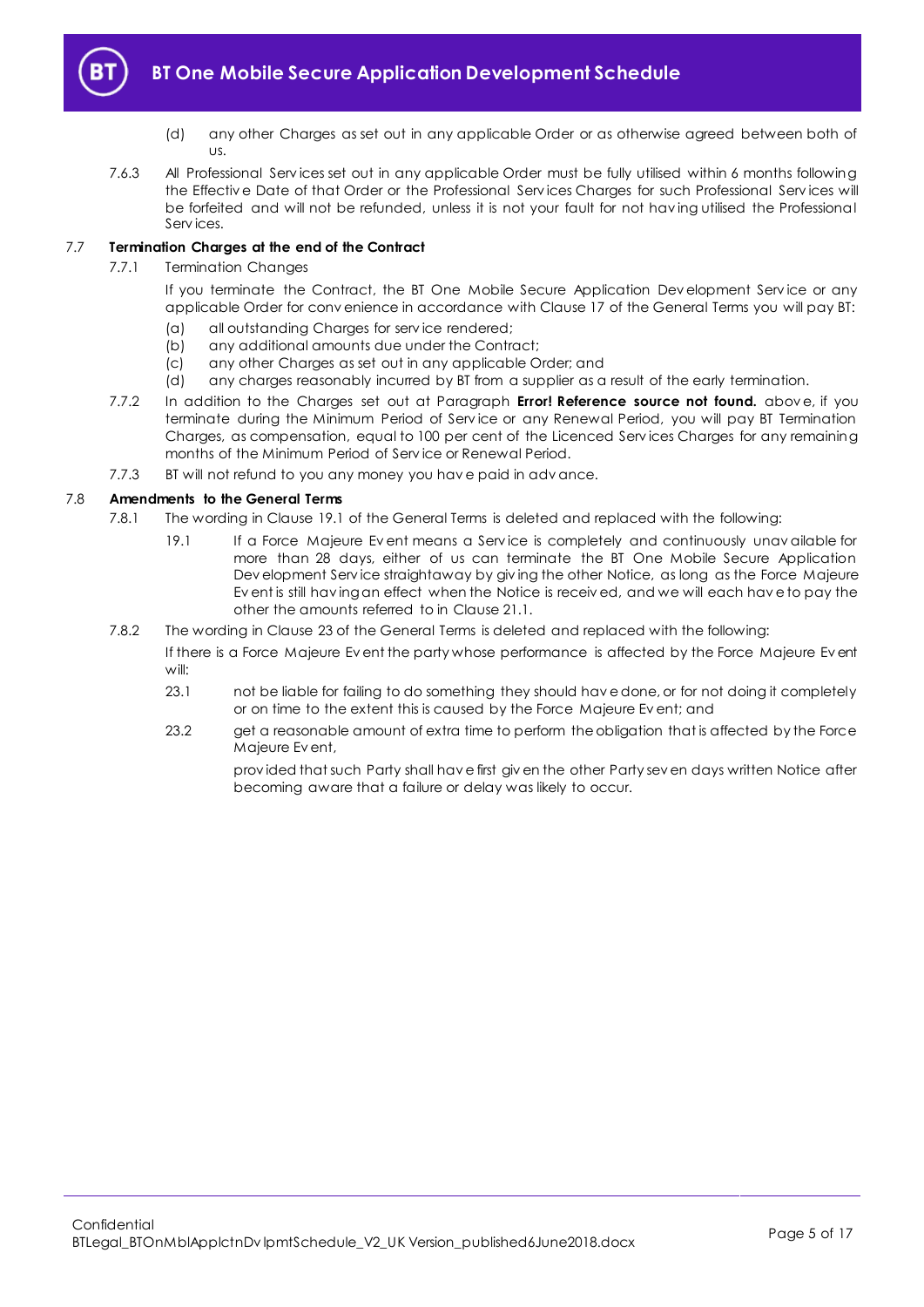

# <span id="page-5-0"></span>**Part B – Service Delivery and Management**

# <span id="page-5-1"></span>**8 BT's Obligations**

## 8.1 **Service Delivery**

Before the Serv ice Start Date and, where applicable, throughout the prov ision of the BT One Mobile Secure Application Dev elopment Serv ice, BT:

- 8.1.1 will provide you with contact details for the Service Desk;
- 8.1.2 will comply with all reasonable health and safety rules and regulations and reasonable security requirements that apply at the Site(s) and that you hav e notified to BT in writing, but BT will not be liable if, as a result of any such compliance, BT is in breach of any of it's obligations under this Contract; and
- 8.1.3 will prov ide you with a Customer Committed Date and will use reasonable endeav ours to meet any Customer Committed Date.

## <span id="page-5-3"></span>8.2 **Commissioning of the Service**

Before the Serv ice Start Date, BT will:

- 8.2.1 configure the BT One Mobile Secure Application Dev elopment Service;
- 8.2.2 conduct a series of standard tests on the BT One Mobile Secure Application Dev elopment Serv ice to ensure that it is configured correctly;
- 8.2.3 connect the BT One Mobile Secure Application Dev elopment Serv ice to each Enabling Serv ice; and
- 8.2.4 on the date that BT has completed the activities in this Paragraph [8.2,](#page-5-3) confirm to you the Service Start Date.

## 8.3 **During Operation**

On and from the Serv ice Start Date, BT:

- 8.3.1 will respond and use reasonable endeav ours to remedy an Incident without undue delay if you report an Incident with the BT One Mobile Secure Application Dev elopment Serv ice;
- 8.3.2 may carry out Maintenance from time to time and will use reasonable endeav ours to inform you at least fiv e Business Days before any Planned Maintenance howev er, BT may inform you with less notice than normal where Maintenance is required in an emergency.
- 8.3.3 may, in the ev ent of a security breach affecting the BT One Mobile Secure Application Dev elopment Serv ice, require you to change any or all of your passwords;
- 8.3.4 will not prov ide any support serv ices for errors or problems with the BT One Mobile Secure Application Dev elopment Serv ice to the extent caused by the following:
	- (a) any modifications or changes to, or any integration with another technology platform or serv ice offering of the Licensed Serv ices not authorised by BT; and/or
	- (b) continued use of an older release or v ersion of the Licensed Serv ices where use of the current release or v ersion of the Licensed Serv ices would hav e corrected the error or problem. but, BT will continue to prov ide support for errors or problems with older releases and v ersions of the Licensed Serv ices for 180 days after the general release of the v ersion or release of the Licensed Serv ices that would hav e corrected such errors or problems.
- 8.3.5 will not hav e any liability to you or any User for:
	- (a) any third party data;
	- (b) Data Usage; and
	- (c) telecommunications charges or for any Dev ices.

### 8.4 **The End of the Service**

On expiry or termination of the BT One Mobile Secure Application Dev elopment Serv ice by either of us, BT will de-configure the BT One Mobile Secure Application Dev elopment Serv ice.

### <span id="page-5-2"></span>**9 Your Obligations**

### 9.1 **Service Delivery**

Before the Serv ice Start Date and, where applicable, throughout the prov ision of the BT One Mobile Secure Application Dev elopment Serv ice, you will:

- 9.1.1 prov ide BT with the names and contact details of three named indiv iduals only as Customer Contacts who are authorised to act on your behalf for Serv ice management matters, but BT may also accept instructions from a person who BT reasonably believ es is acting with your authority;
- 9.1.2 prov ide BT with any information reasonably required without undue delay;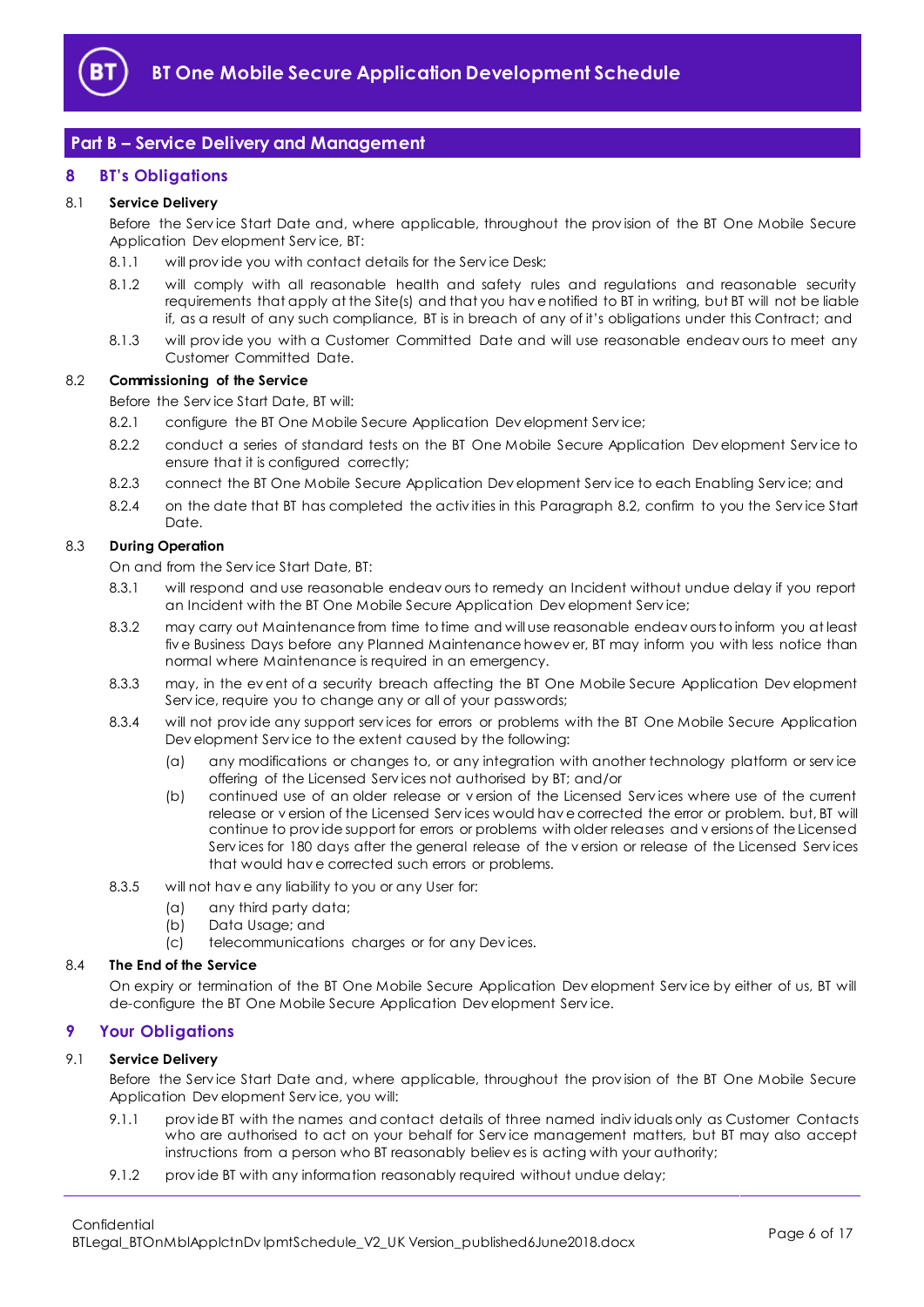

- 9.1.3 prov ide BT with access to any Site(s) during Business Hours, or as otherwise agreed, to enable BT to set up, deliv er and manage the BT One Mobile Secure Application Dev elopment Serv ice;
- 9.1.4 complete any preparation activ ities that BT may request to enable you to receiv e the BT One Mobile Secure Application Dev elopment Serv ice promptly and in accordance with any reasonable timescales;
- 9.1.5 prov ide BT with Notice of any health and safety rules and regulations and security requirements that apply at the Site(s);
- 9.1.6 ensure that the recommended browser to be used for the designer env ironment is the latest v ersion of Firefox ESR (Extended Service Release) which can be downloaded from the following link: [https://www.mozilla.org/en-US/firefox/organizations/all/;](https://www.mozilla.org/en-US/firefox/organizations/all/)
- 9.1.7 complete the required configuration on your network, v ia the Internet, to allow access between the BT One Mobile Secure Application Dev elopment Serv ice Runtime and your internal application.
- <span id="page-6-0"></span>9.1.8 ensure that a Virtual Priv ate Network connection is made between your network and the BT One Mobile Secure Application Dev elopment Service Runtime, if required, and set out in the applicable Order, which will operate on Customer Equipment.
- 9.1.9 in jurisdictions where an employer is legally required to make a disclosure to its Users and other employees:
	- (a) inform your Users that as part of the BT One Mobile Secure Application Dev elopment Serv ice being deliv ered by BT, BT may monitor and report to you the use of any targeted applications by them;
	- (b) ensure that your Users hav e consented or are deemed to hav e consented to such monitoring and reporting (if such consent is legally required); and
	- (c) agree that BT will not be liable for any failure by you to comply with this Paragrap[h 9.1.89](#page-6-0), you will be liable to BT for any Claims, losses, costs or liabilities incurred or suffered by BT due to your failure to comply with this Paragrap[h 9.1.89](#page-6-0).

## 9.2 **During Operation**

On and from the Serv ice Start Date, you will:

- 9.2.1 ensure that Users report Incidents to the Customer Contact and not to the Service Desk;
- 9.2.2 ensure that the Customer Contact will take Incident reports from Users and pass these to the Service Desk using the reporting procedures agreed between both of us, and is av ailable for all subsequent Incident management communications;
- 9.2.3 monitor and maintain any Customer Equipment connected to the BT One Mobile Secure Application Dev elopment Serv ice or used in connection with a BT One Mobile Secure Application Dev elopment Serv ice:
- 9.2.4 ensure that any Customer Equipment that is connected to the BT One Mobile Secure Application Dev elopment Serv ice or that you use, directly or indirectly, in relation to the BT One Mobile Secure Application Dev elopment Serv ice is:
	- (a) adequately protected against v iruses and other breaches of security;
	- (b) technically compatible with the BT One Mobile Secure Application Dev elopment Serv ice and will not harm or damage any of BT's suppliers' or subcontractors' network or equipment; and
	- (c) approv ed and used in accordance with relev ant instructions, standards and Applicable Law and any safety and security procedures applicable to the use of that Customer Equipment;
- 9.2.5 immediately disconnect any Customer Equipment, or adv ise BT to do so at your expense, where Customer Equipment does not meet any relev ant instructions, standards or Applicable Law;
- 9.2.6 distribute, manage and maintain access profiles, passwords and other systems administration information relating to the control of Users' access to the BT One Mobile Secure Application Dev elopment Serv ice;
- 9.2.7 maintain a written list of current Users and provide a copy of such list to BT within five Business Days following BT's written request at any time;
- 9.2.8 ensure the security and proper use of all v alid User access profiles, passwords and other systems administration information used in connection with the BT One Mobile Secure Application Dev elopment Serv ice and:
	- (a) immediately terminate access for any person who is no longer a User;
	- (b) inform BT immediately if a User's ID or password has, or is likely to, become known to an unauthorised person, or is being or may be used in an unauthorised way;
	- (c) take all reasonable steps to prev ent unauthorised access to the BT One Mobile Secure Application Dev elopment Serv ice;
	- (d) satisfy BT's security checks if a password is lost or forgotten; and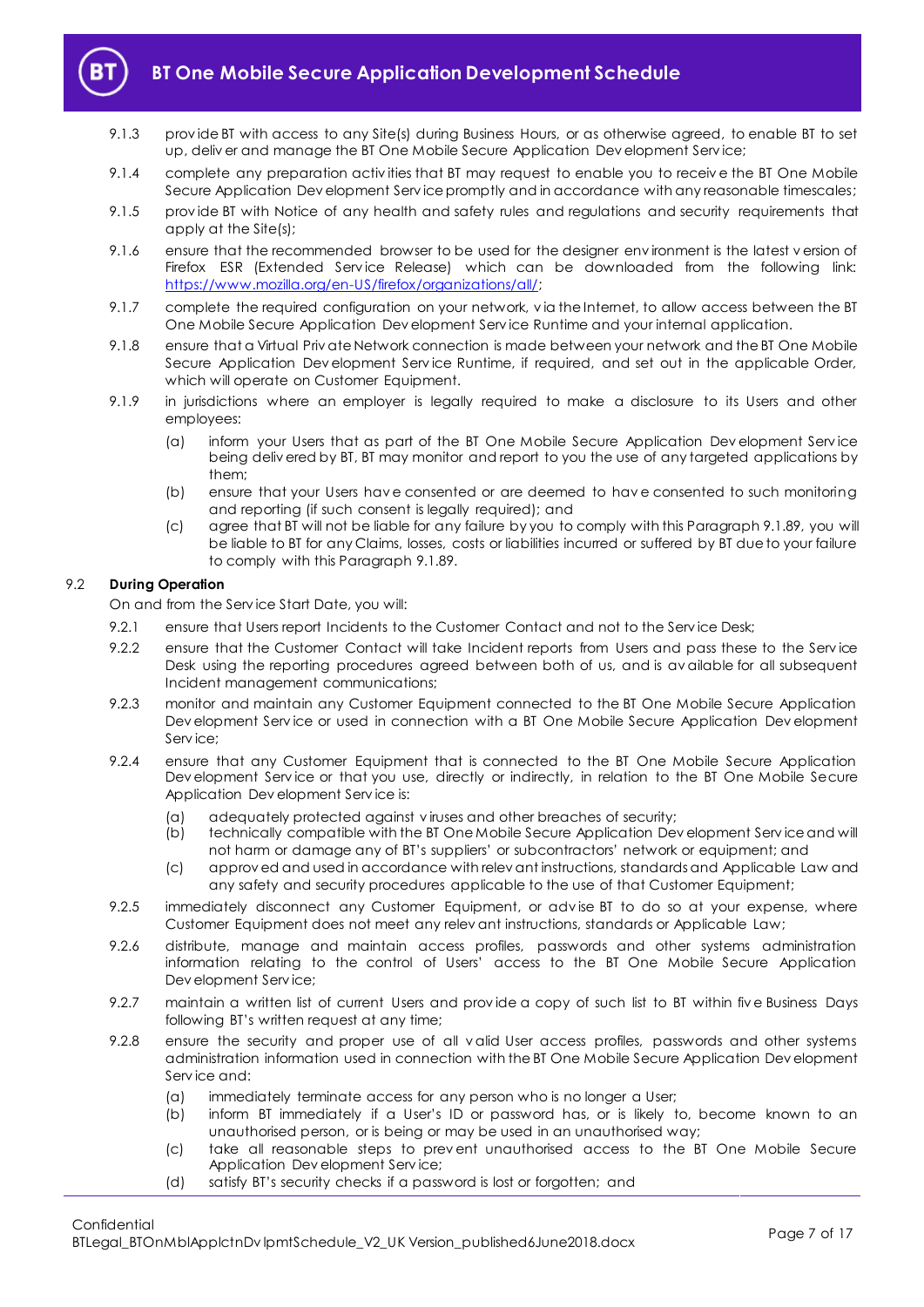

- (e) change any or all passwords or other systems administration information used in connection with the BT One Mobile Secure Application Dev elopment Serv ice if BT requests you to do so in order to ensure the security or integrity of the BT One Mobile Secure Application Dev elopment Serv ice.
- 9.2.9 ensure that the maximum number of Users will not exceed the permitted number of User identities as set out in any applicable Order;
- 9.2.10 not allow any User specific subscription to be used by more than one indiv idual User unless it has been reassigned in its entirety to another indiv idual User, in which case you will ensure the prior User will no longer have any right to access or use the BT One Mobile Secure Application Dev elopment Service; and
- 9.2.11 inform BT within fiv e Business Days if the number of Users increases by more than 5 per cent from the number of Users as set out in any applicable Order and, in these circumstances, or if BT can demonstrate by management reports that the number of Users exceeds that limit, BT may increase the Charges proportionately.

## 9.3 **The End of the Service**

On expiry or termination of the BT One Mobile Secure Application Dev elopment Serv ice by either of us, you will within a reasonable timeline, destroy or return to BT any Confidential Information relating to the BT One Mobile Secure Application Dev elopment Serv ice within your possession or control.

# <span id="page-7-0"></span>**10 Notification of Incidents**

Where you become aware of an Incident:

- 10.1 the Customer Contact will report it to the Service Desk;
- 10.2 BT will giv e you a Ticket;
- 10.3 BT will inform you when it believ es the Incident is cleared and will close the Ticket when:
	- 10.3.1 you confirm that the Incident is cleared within 24 hours after hav ing been informed; or
		- 10.3.2 BT has attempted unsuccessfully to contact you, in the way agreed between both of us in relation to the Incident, and you hav e not responded within 24 hours following BT's attempt to contact you.
- 10.4 If you confirm that the Incident is not cleared within 24 hours after hav ing been informed, the Ticket will remain open, and BT will continue to work to resolv e the Incident.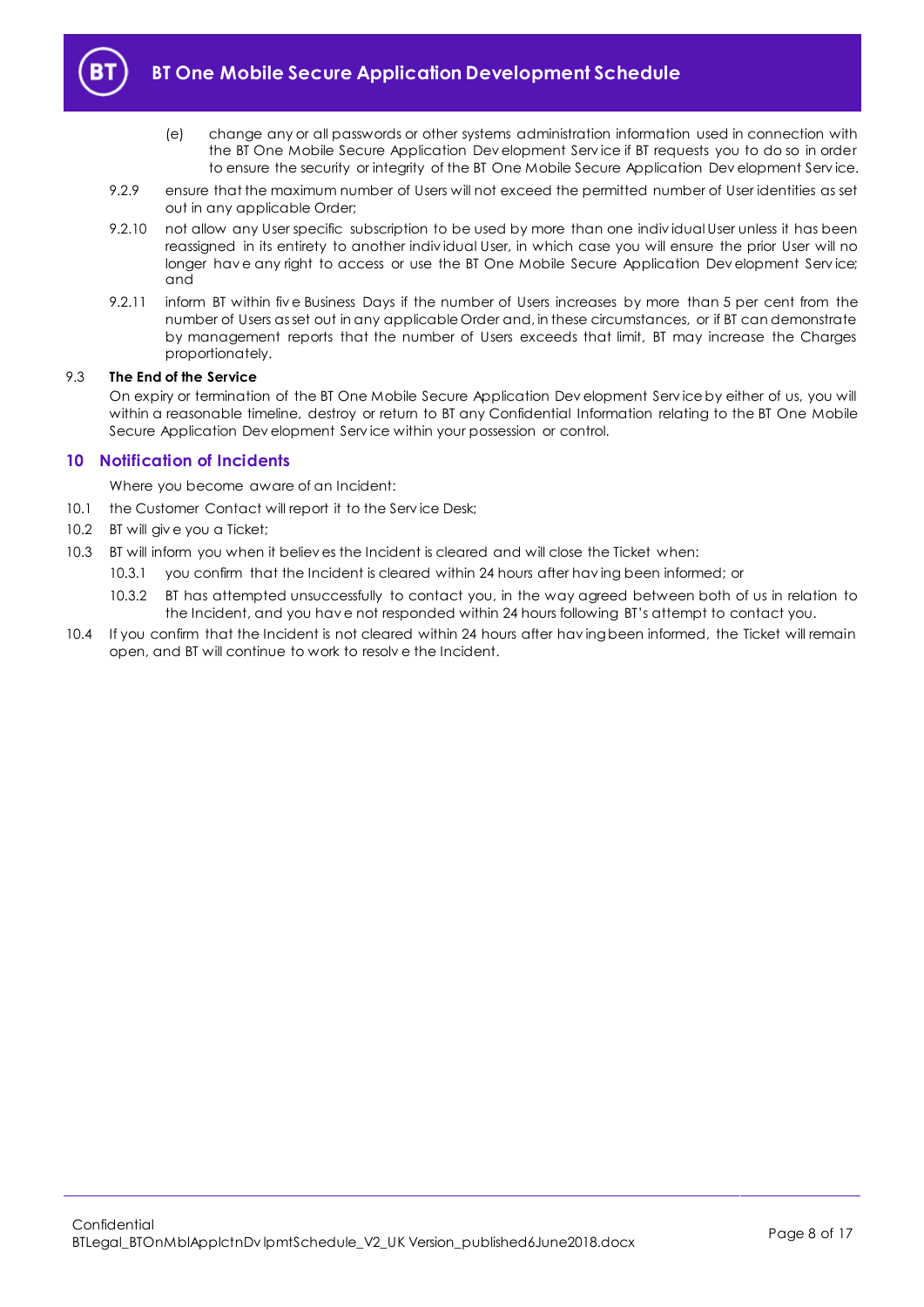

# <span id="page-8-0"></span>**Part C – Service Levels**

There are no Serv ice Lev els for this BT One Mobile Secure Application Dev elopment Serv ice.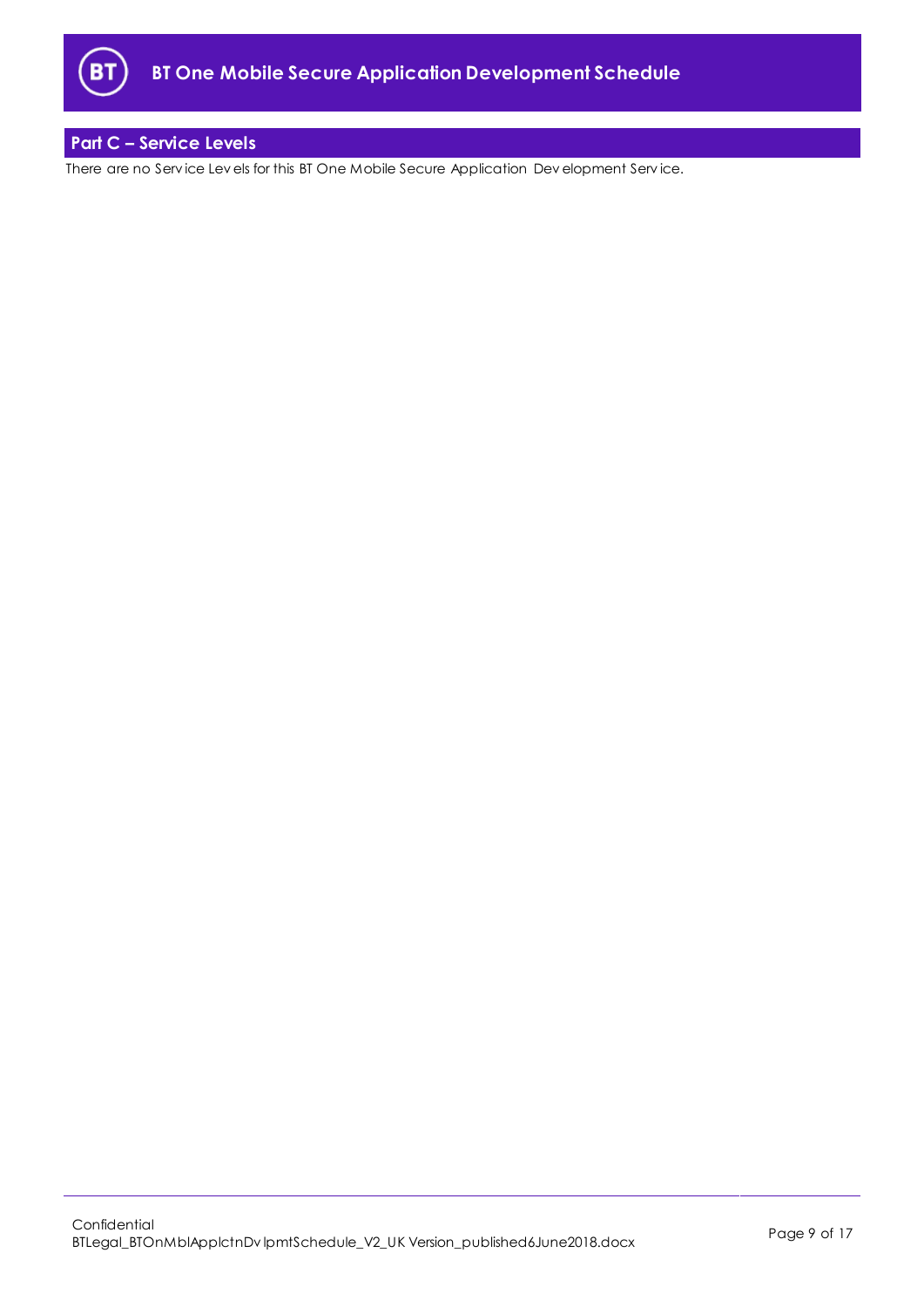

# <span id="page-9-0"></span>**Part D – Defined Terms**

## <span id="page-9-1"></span>**11 Defined Terms**

In addition to the defined terms in the General Terms, capitalised terms in this Schedule will hav e the below meanings (and in the case of conflict between these defined terms and the defined terms in the General Terms, these defined terms will take precedence for the purposes of this Schedule). BT has repeated some definitions in this Schedule that are already defined in the General Terms. This is to make it easier for you to find the definitions when reading this Schedule.

"**Administrator**" means your employee responsible for carrying out the creation of Zapps on the Designer.

"**Administration Console**" means an interface granting access to the Designer.

"**API**" means an application programming interface which is a set of functions and procedures that allows the creation of applications which access the features or data of an operating system, application of other serv ices. "**BT One Mobile Secure Application Development Service**" has the meaning giv en in Paragraph [1.](#page-1-3)

"**Business Hours**" means between the hours of 0800 and 1700 in a Business Day.

"**Customer Committed Date**" means the date prov ided by BT on which deliv ery of the BT One Mobile Secure Application Dev elopment Serv ice (or each part of the BT One Mobile Secure Application Dev elopment Serv ice, including to each Site) is due to start.

"**Customer Contact**" means any indiv iduals authorised to act on your behalf for BT One Mobile Secure Application Dev elopment Serv ice management matters.

"**Customer Equipment**" means any equipment and any software, other than BT Equipment, used by you in connection with a BT One Mobile Secure Application Dev elopment Serv ice.

"**Data Usage**" means the amount of data that is sent or receiv ed within a specific period.

"**De-installation Charges**" means the charges payable by you on de-installation of the BT One Mobile Secure Application Dev elopment Serv ice that are equal to the then current rates for Installation Charges on the date of de-installation.

"**Designer**" means the drag and drop env ironment that allows the Administrator to create the Zapp.

"**Device**" means a dev ice running on any of the specified Operating Systems, including all peripherals, data, and applications, but excluding SIM cards and the Software and that meets the criteria set out at [https://support.capriza.com/hc/en-us/articles/204032686-Supported-Operating-Systems-Browsers-for-running-](https://support.capriza.com/hc/en-us/articles/204032686-Supported-Operating-Systems-Browsers-for-running-Zapps)**[Zapps](https://support.capriza.com/hc/en-us/articles/204032686-Supported-Operating-Systems-Browsers-for-running-Zapps)** 

"**EULA**" has the meaning giv en in Paragraph [7.5.1.](#page-3-1)

"**General Terms**" means the general terms that this Schedule is attached to, or where not attached to this Schedule, can be found at [www.bt.com/terms,](http://www.bt.com/terms) and form part of the Contract.

"**Incident**" means an unplanned interruption to, or a reduction in the quality of, the BT One Mobile Secure Application Dev elopment Serv ice or particular element of the BT One Mobile Secure Application Dev elopment Serv ice.

"**Installation Charges**" means those Charges set out in any applicable Order in relation to installation of the BT One Mobile Secure Application Dev elopment Serv ice.

"**Internet**" means a global system of interconnected networks that use a standard Internet Protocol to link dev ices worldwide.

"**Licence**" has the meaning giv en in Paragraph [7.44](#page-3-0).

"**Licensed Services Charges**" means those Charges for the Licensed Serv ices that are inv oiced from the Serv ice Start Date repeatedly in ev ery payment period.

"**Licensed Services**" means the v olume packages of the Standard Serv ice Components, as set out in the applicable Order, together with any updates, upgrades or any other modifications that are made commercially av ailable by BT to you.

"**Minimum Period of Service**" means a period of 12, 24 or 36 consecutiv e months beginning on the Serv ice Start Date, as set out in any applicable Order.

"**Notice of Renewal**" has the meaning giv en in Paragraph [7.1.31](#page-2-4).

"**Notice to Amend**" has the meaning giv en in Paragraph **Error! Reference source not found.**1.4.

"**Operating System**" means the dev ice software that supports the operation of the dev ice hardware and that meets the criteria set out at [https://support.capriza.com/hc/en-us/articles/204032686-Supported-Operating-](https://support.capriza.com/hc/en-us/articles/204032686-Supported-Operating-Systems-Browsers-for-running-Zapps)[Systems-Browsers-for-running-Zapps.](https://support.capriza.com/hc/en-us/articles/204032686-Supported-Operating-Systems-Browsers-for-running-Zapps)

"**Planned Maintenance**" means any Maintenance BT has planned to do in adv ance.

"**Professional Services**" means those serv ices prov ided by BT which are labour related serv ices and for which a Statement of Work is required.

"**Recurring Charges**" means the Charges for the BT One Mobile Secure Application Dev elopment Serv ice or applicable part of the BT One Mobile Secure Application Dev elopment Serv ice that are inv oiced repeatedly in ev ery payment period (e.g. ev ery month), as set out in any applicable Order.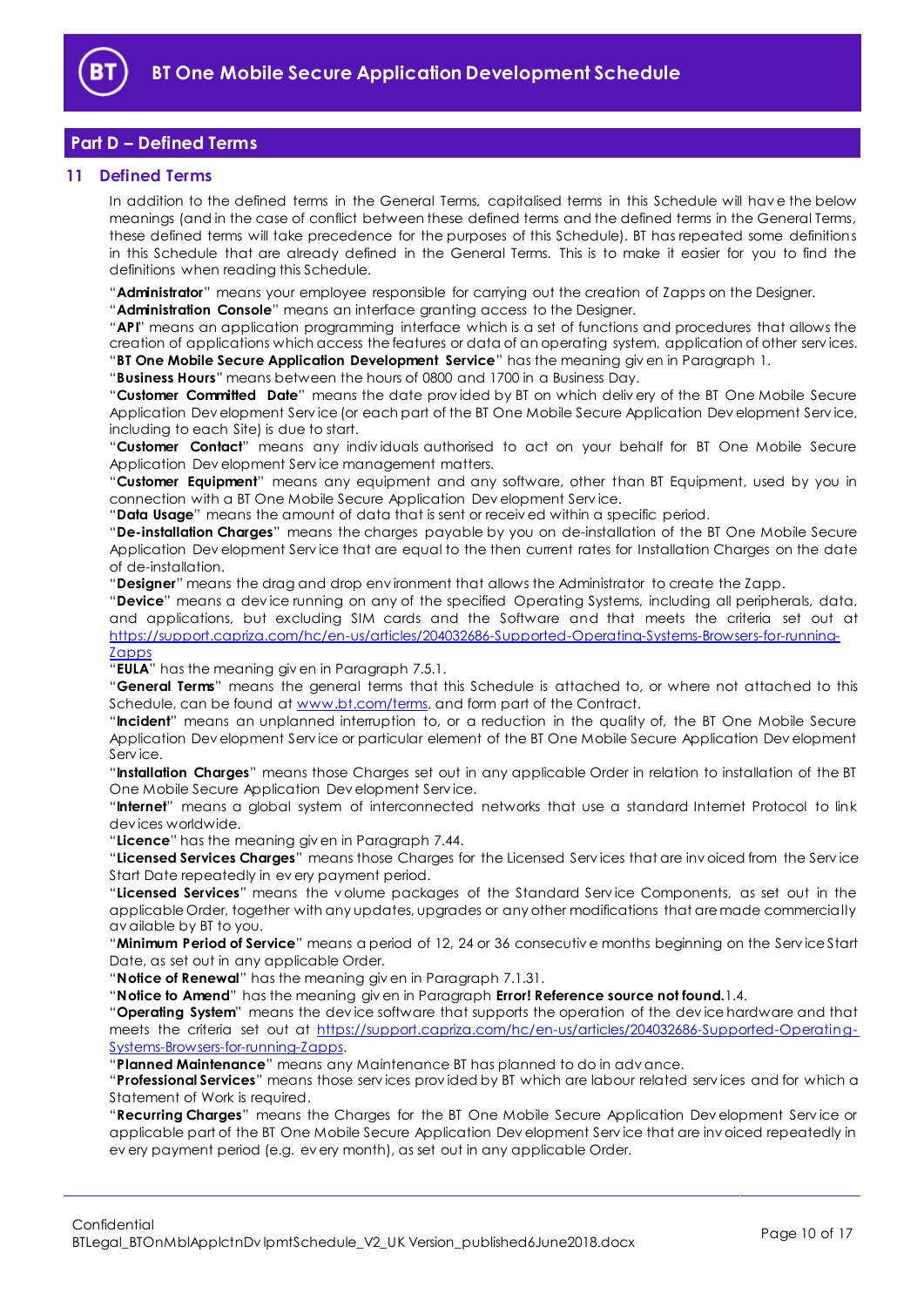

"**Renewal Period**" means for each BT One Mobile Secure Application Dev elopment Serv ice, a 12, 24 or 36 month period following the Minimum Period of Serv ice, as set out in the applicable Order.

"**Runtime**" has the meaning giv en in Paragraph [2.3.](#page-1-7)

"**Service Desk**" means the helpdesk that you are able to contact to submit serv ice requests, report Incidents and ask questions about the BT One Mobile Secure Application Dev elopment Serv ice.

"**Service Management Boundary**" has the meaning giv en in Paragraph [4.1.](#page-1-8)

"**Service Options**" has the meaning giv en in Paragrap[h 3.](#page-1-5)

"**Site**" means a location at which the BT One Mobile Secure Application Dev elopment Serv ice is prov ided.

"**Source Application**" means an enterprise application on your network, which serv es as the source application or domain on top of which the Zapp can be created, customised, deriv ed or extended from.

"**Standard Service Components**" has the meaning giv en in Paragraph [2.](#page-1-4)

"**Statement Of Work**" means the document which defines project-specific activ ities, deliv erables and timelines agreed between you and BT in relation to Professional Serv ices.

"**Supplier**" means Capriza Inc. 400 Hamilton Av enue, Palo Alto, CA 95301, Registered Number: TIN: 45-2472558. "**Ticket**" means the unique reference number prov ided by BT for an Incident and that may also be known as a "**fault reference number**".

"**Virtual Private Network**" or "**VPN**" means a network that appears priv ate to the Customer's Users while being prov ided ov er network infrastructure that is shared with other Customers. Unless otherwise agreed in writing, a Customer's communications ov er its VPN are restricted to those Sites belonging to the Customer's VPN. "**WorkSimple**" has the meaning giv en in Paragraph [2.1](#page-1-9)

"**Zapp**" means the XML code used in conjunction with your use of the Licensed Serv ices to deliv er a mobile optimized v ersion of a business process or workflow resulting in a single transaction or operation (e.g.; purchase approv al, time sheet entry, inv entory lookup, v iew pipeline report, etc.).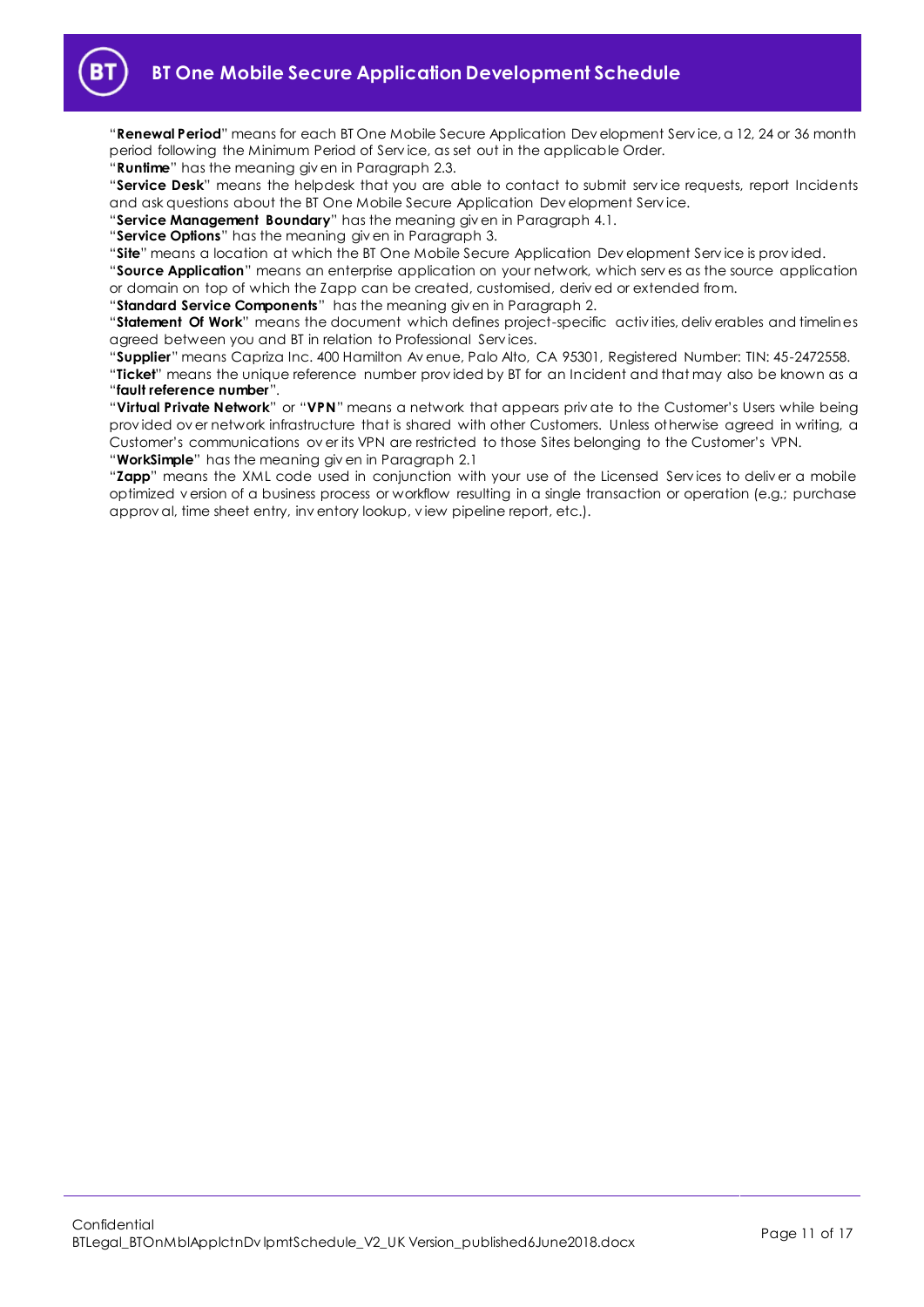

# <span id="page-11-0"></span>**ANNEX A – END USER LICENCE AGREEMENT**



**Capriza, Inc. 400 Hamilton Avenue Suite 130, Palo Alto, CA 94301**

**This Capriza Master License Agreement (the "MLA") is provided to You by Our authorized reseller ("Reseller"). This MLA is binding on You and applies to and governs Your access to and use of the Licensed Services, as defined below. By placing an Order for the Licensed Services with Reseller, You signify you acceptance of the terms and conditions of this MLA and your agreement to comply with such terms and conditions in your use of the Licensed Services. Reseller is not a party to or liable under this MLA, and Capriza is solely responsible for all warranties, indemnities and other vendor obligations under this MLA.**

## <span id="page-11-1"></span>**1 DEFINITIONS**

"**Affiliate**" means any entity which directly or indirectly controls, is controlled by, or is under common control with the subject entity. "Control," for purposes of this definition, means direct or indirect ownership or control of more than 50% of the v oting interests of the subject entity.

"**Capriza**", "**We**", "**Us**" and "**Our**" means Capriza, Inc. located in Palo Alto, California.

"**Documentation**" means user guides, operating manuals, training materials, product/serv ice specifications as set forth in applicable Order Forms, technical manuals, support materials, in printed or electronic form, which are prov ided to Our customers in connection with their use of the Licensed Serv ices.

"**Licensed Services**" means the Edition(s) of our SaaS software programs, as identified and described in the applicable Order Form, together with Updates, Upgrades or any other modifications that are made commercially av ailable by Us to our customers.

"**Order Form**" means the Order Form document by which You place orders with Reseller for the Licensed Serv ices.

"**Source Application**" is an enterprise application, which serv es as the source application or domain on top of which the Zapp can be created, customized, deriv ed or extended from. One Source Application is considered a major family of like-architecture product modules prov ided by a third-party v endor or You (for instance: SAP ERP, SAP Ariba, SAP Concur, Salesforce.com, Microsoft Sharepoint, named own dev eloped system, etc.).

"**Subscription**"means a license to use the Licensed Serv ices for a specified number of Users, Zapps and/or Source Applications and for a specified term, all as set forth in this Agreement and the applicable Order Form.

"**Users**" means all indiv iduals (a) for whom You hav e ordered Subscriptions to the Licensed Serv ices under an applicable Order Form and (b) whom hav e been assigned by You to a user group or otherwise authorized or enabled by You access rights to use the Licensed Serv ices. Users may include but are not limited to Your employees, consultants, contractors and agents, and third parties with whom You transact business and for whom You shall be responsible to ensure their compliance with and adherence to the terms of this Agreement. "**You**" and "**Your**" means the specific entity stated abov e as the signatory to this Agreement and any additional Affiliates of such entity that are specifically listed in the applicable Order Form as being authorized to use or purchase Licensed Serv ices under such Order Form.

"**Your Data**" means all electronic data or information that You use in conjunction with the Licensed Serv ices.

"**Zapp**" means the XML code used in conjunction with Your use of the Licensed Serv ices to deliv er a mobile optimized v ersion of Your business process or workflow resulting in a single transaction or operation (e.g.; purchase approv al, time sheet entry, inv entory lookup, v iew pipeline report, etc.). Your Licensed Serv ices are prov ided for a number of Zapps as identified in the applicable Order Form. This number excludes Zapps in dev elopment which includes all Zapps not issued for production use or issued to production for less than one (1) month as part of Your testing process.

### <span id="page-11-2"></span>**2 LICENSED SERVICES**

2.1 Subject to the terms, limitations, conditions of this Agreement and the applicable Order Form, We hereby grant You a temporary, limited, non-exclusiv e, non-transferable, worldwide use license to access and use the Licensed Serv ices solely for Your own legitimate internal business purposes. All rights not expressly granted to You are reserv ed by Us. We reserv e the right to make changes, modifications and enhancements to the Licensed Serv ices from time to time. You may make a reasonable number of copies of the Documentation as necessary for use, testing, dev elopment, training, archiv al, maintenance, and back-up purposes, prov ided that all proprietary markings that hav e been affixed by Us are retained on all copies.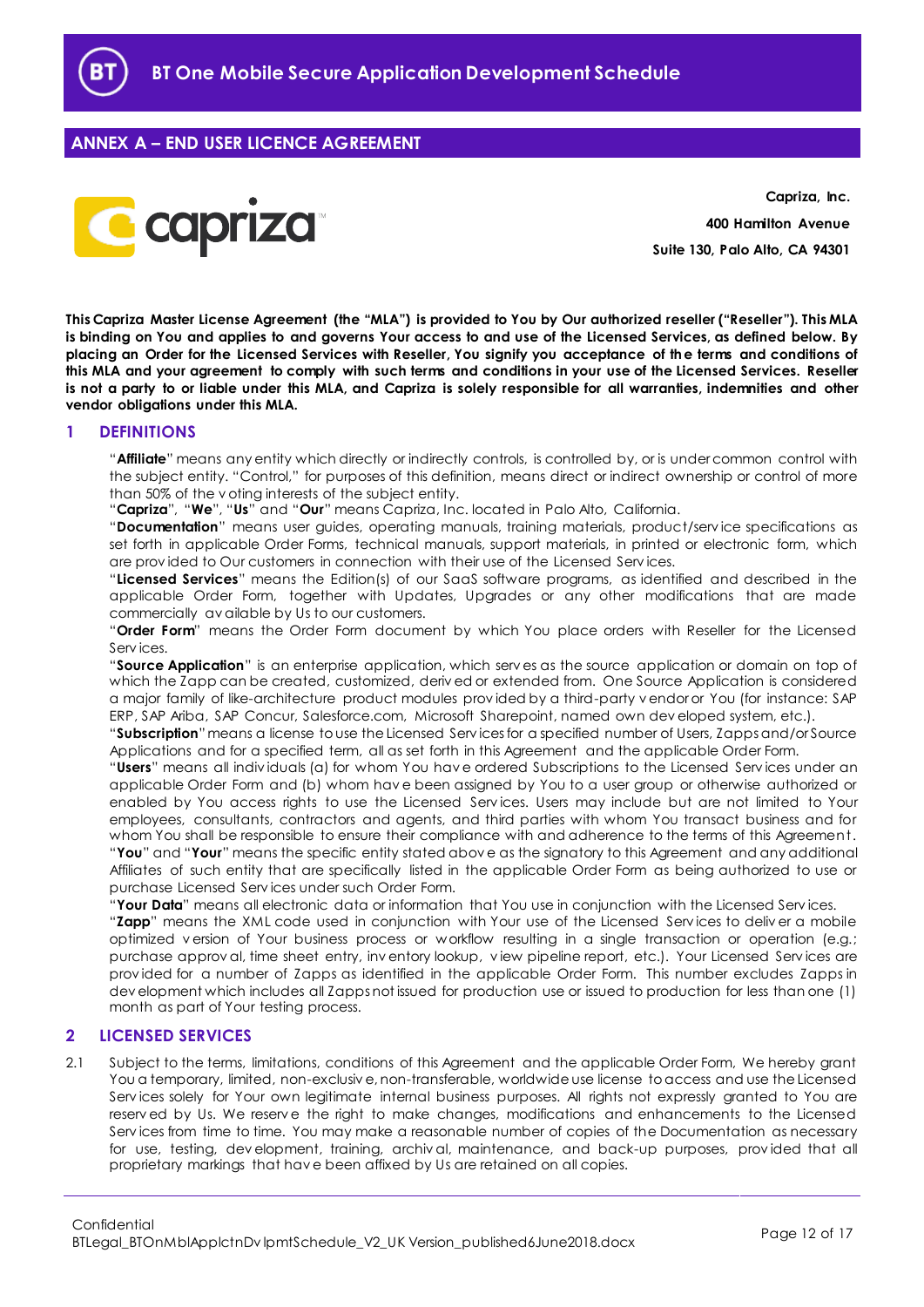

- 2.2 The Licensed Serv ices may only be accessed and used by You, as defined abov e and in the applicable Order Form. By executing an Order Form for Licensed Serv ices, or when You access the Capriza web site to use the Licensed Serv ices, You are confirming Your acceptance of this Agreement, including any applicable Order Form(s), which shall govern Your use of the Licensed Services during the applicable term. Your licensing of the Licensed Serv ice is not contingent on the deliv ery of any future functionality or features.
- 2.3 User Subscriptions. Unless otherwise specified in the applicable Order Form, (i) the Licensed Serv ices are purchased as User Subscriptions ("User Subscriptions") – one for each User – and may be accessed by no more than the specified number of Users, and in addition, such Users cannot access more than the specified number of Source Applications and Zapps as set forth in the Order Form; (ii) additional User Subscriptions, Source Applications and Zapps may be added during the applicable Subscription Term (as defined in the applicable Order Form) at the same pricing as that for the then pre-existing Subscriptions, prorated for the remainder of the then-effectiv e Subscription Term and (iii) the added Subscriptions shall be coterminous with the then-current Subscriptions. User Subscriptions are for designated Users only and cannot be shared or used by more than one User but may be reassigned to new Users replacing former Users who no longer require ongoing use of the Licensed Serv ices.

## <span id="page-12-0"></span>**3 USE OF THE LICENSED SERVICES**

- 3.1 Your Responsibilities. The data You input and use in connection with the Licensed Services is Your sole responsibility and Your Data will not infringe the intellectual property rights of any third party. You shall (i) be responsible for Your and all of Your Users' compliance with the terms of this Agreement, (ii) be responsible for the compliance with all applicable data related laws, including without limitation those concerning personally identifiable information, and legality of Your Data and of the means by which You acquired and make use of Your Data, (iii) be responsible for Your and all Your User's compliance with the terms and conditions of Your underlying Source Applications licenses, including hav ing a v alid license to use them that does not prohibit our prov iding the Licensed Serv ices hereunder (We assume no responsibility for Your existing licensing terms and conditions for such Source Applications), (iv ) use commercially reasonable efforts to prev ent unauthorized access to or use of the Licensed Serv ices, and notify Us promptly of any unauthorized access or usage, (v i) use the Licensed Serv ices to store or transmit infringing, libelous, or otherwise unlawful or tortious material, or to store or transmit material in v iolation of third-party priv acy rights, (v ii) interfere with or disrupt the integrity or performance of the Licensed Serv ices or third-party data contained therein, and (v iii) shall not (a) license, sublicense, sell, resell, transfer, assign, distribute or otherwise commercially exploit the Licensed Serv ices or (b) rev erse engineer or make deriv ativ e works of the Licensed Serv ices.
- 3.2 Remedy. In addition to other remedies We may hav e av ailable to Us, if You v iolate the terms of this Section 3 We shall hav e the right, upon ten (10) days' written notice, to cease Your access to the Licensed Serv ices until such v iolation is cured to Our satisfaction, without refunding any amounts paid by You.

### <span id="page-12-1"></span>**4 INTENTIONALLY LEFT BLANK.**

### <span id="page-12-2"></span>**5 ORDER FORM, FEES AND PAYMENT FOR PURCHASED SERVICES**

Orders for the Licensed Serv ices shall be submitted to Reseller pursuant to Reseller's product order procedures. All inv oicing and payment for Licensed Serv ices shall be v ia Reseller.

### <span id="page-12-3"></span>**6 PROPRIETARY RIGHTS**

- 6.1 Reserv ation of Rights in Licensed Serv ices. Subject to the limited rights to and in the Licensed Serv ices granted hereunder, We reserve all rights, title and interest in and to the Licensed Services, and any and all enhancements, modifications, extensions and/or deriv ativ e works thereof, including all related intellectual property rights. No rights are granted to You hereunder other than those limited rights to use the Licensed Serv ice as expressly set forth herein.
- 6.2 Your Applications and Code. If You, a third party acting on Your behalf, or a User creates applications or program code using the Licensed Services, You authorize Us to host, copy, transmit, use, access, create deriv ativ es works, display and adapt such applications and program code, as may be necessary for Us to prov ide the Licensed Serv ices in accordance with this Agreement.

#### <span id="page-12-4"></span>**7 CONFIDENTIALITY**

7.1 Definition of Confidential Information. As used herein, "Confidential Information" means all confidential information disclosed by a party ("Disclosing Party") to the other party, its Affiliates or Your Users ("Receiv ing Party") whether orally or in writing, that is designated as confidential or that reasonably should be understood to be confidential giv en the nature of the information and the circumstances of disclosure, which shall include, without limitation, information concerning the Licensed Serv ices, the Disclosing Party's business and financial information, fees and charges, terms of the Order Forms, business and marketing plans, technology and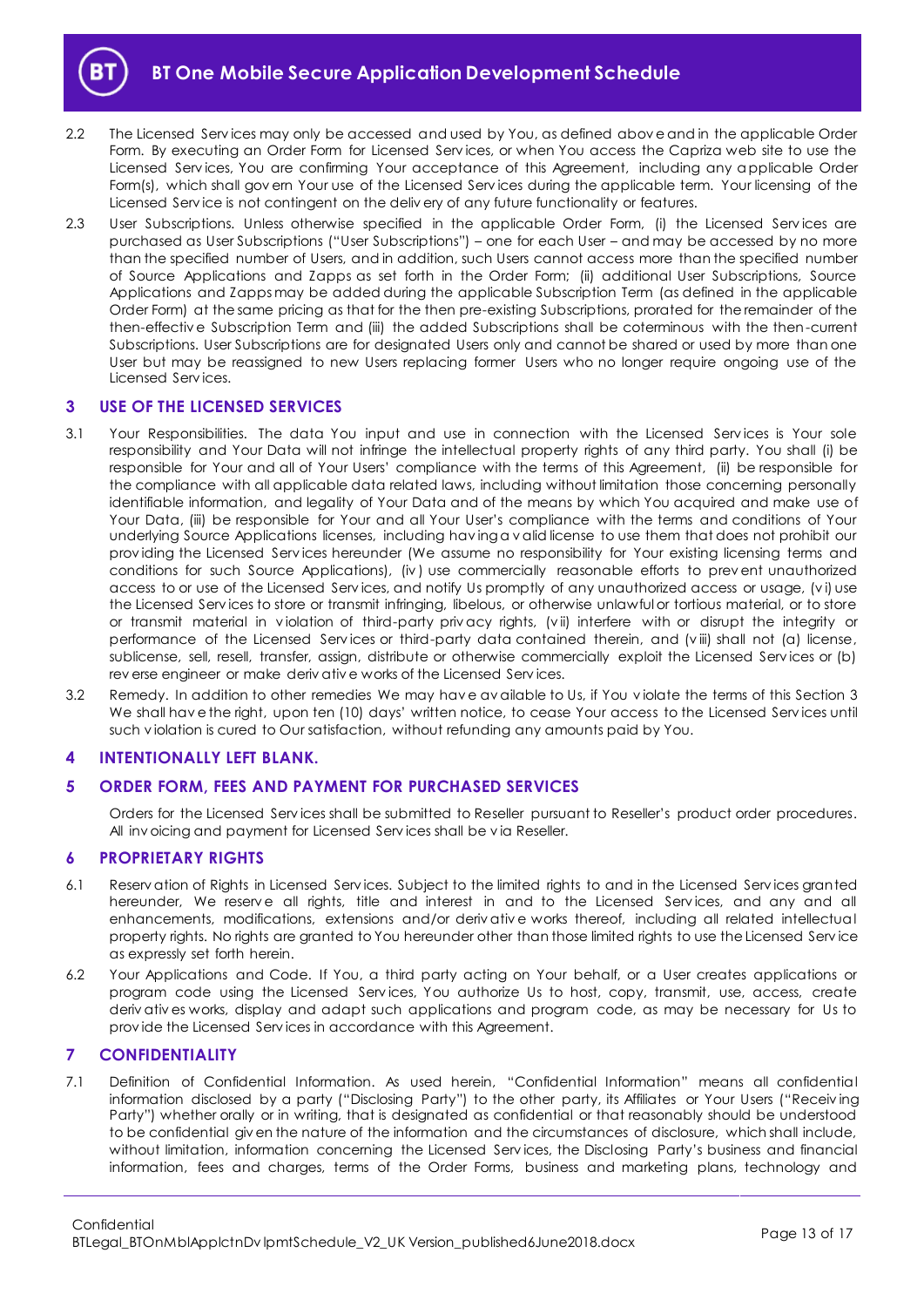

technical information, product plans and designs, and business processes and the like. Confidential Information shall not include information that (i) is or becomes generally known to the public without breach of the Receiv ing Party's obligations hereunder, (ii) is receiv ed from a third party without breach of the Receiv ing Party's obligation hereunder or (iii) was independently dev eloped by the Receiv ing Party.

- 7.2 Protection of Confidential Information. Each party shall use the same degree of care to ensure the confidentiality of the other party's Confidential Information that it uses to protect the confidentiality of its own confidential information (but in no ev ent no less than industry-standard, reasonable care) (i) not to use the other party's Confidential Information for any purpose outside the scope of this Agreement, and (ii) except as otherwise authorized by the Disclosing Party in writing, to limit access to the Disclosing Party's Confidential Information to its employees, Users and Affiliates' employees and consultants, who hav e a clear "need to know" such Confidential Information for purposes consistent with this Agreement and who hav e signed confidentiality agreements containing protections no less stringent than those herein. Neither party shall disclose the terms of this Agreement or any Order Form to any third party other than its Affiliates and their legal cou nsel and accountants without the other party's prior written consent.
- 7.3 Compelled Disclosure. A party may disclose the other party's Confidential Information only if it is compelled by law enforcement, judicial order or gov ernment subpoena to do so, prov ided that it giv es the other party prior written notice of such compelled disclosure and an accurate copy of such written order to the extent permitted by law.

### <span id="page-13-0"></span>**8 WARRANTIES AND DISCLAIMERS**

#### 8.1 **WARRANTIES**

- 8.1.1 Each party represents and warrants to the other party that it has the power and authority to enter into this Agreement.
- 8.1.2 We warrant that the Licensed Services (a) will be provided in a professional manner consistent with generally accepted industry standards, and (b) will perform substantially in accordance with any applicable specifications as set forth in the applicable Order Form.
- 8.1.3 In the ev ent of a warranty deficiency in the Licensed Serv ices, You will notify us of such deficiency within thirty (30) days following the performance of the relev ant Licensed Serv ices, and Your exclusiv e remedy will be the reperformance of the deficient Licensed Services. If We cannot reperform such deficient Licensed Serv ices as warranted within a commercially reasonable period of time, You will be entitled to terminate the deficient Licensed Serv ices and recov er a pro-rata portion of the fees paid to Us for such deficient Licensed Serv ices, and such refund will be Our entire liability with respect to such deficiency. Such pro-rata refund shall be calculated on the basis of the remaining unused days in the then-current prepay period.

#### 8.2 **DISCLAIMERS**

EXCEPT AS EXPRESSLY PROVIDED HEREIN, WE MAKE NO OTHER WARRANTIES OF ANY KIND, WHETHER EXPRESS, IMPLIED, STATUTORY OR OTHERWISE, AND WE HEREBY SPECIFICALLY DISCLAIM ALL IMPLIED WARRANTIES, INCLUDING ANY WARRANTIES OF MERCHANTABILITY OR FITNESS FOR A PARTICULAR PURPOSE, TO THE MAXIMUM EXTENT PERMITTED BY LAW. WE DO NOT WARRANT THE RELIABILITY, TIMELINESS, SUITABILITY, OR ACCURACY OF THE LICENSED SERVICES, THE RESULTS YOU MAY OBTAIN BY USING THE LICENSED SERVICES, OR THE UNINTERRUPTED OR ERROR FREE OPERATION OF LICENSED SERVICES.

### <span id="page-13-1"></span>**9 INDEMNIFICATION**

- 9.1 You hereby indemnify Us against any claim, demand, suit or proceeding made or brought against Us by a third party (i) alleging that Your Data, Your use, and use by Your Users or Affiliates of the Licensed Serv ices infringes or misappropriates the intellectual property rights, including without limitation copyright, trade secret and patent rights of any third party or v iolates any applicable law, (ii) arising from or related to Your Data or Your or Your Users' activ ities in using the Licensed Serv ices ("Claim Against Us"), and You shall indemnify Us for any damages, attorney fees and costs finally awarded against Us as a result of, or for any amounts paid by Us under a courtapprov ed settlement of, a Claim Against Us; provided that We (i) promptly give You written notice of the Claim Against Us, (ii) giv e You sole control of the defense and settlement of the Claim Against Us (prov ided that You may not settle any Claim Against Us that does not unconditionally release Us of all liability with respect to such Claim without Our prior written approv al, and that We may also engage legal counsel to defend Us regarding such Claim Against Us) and (iii) prov ide to You all reasonable assistance, at Your expense.
- 9.2 We hereby indemnify You against any claim, demand, suit or proceeding made or brought against You by a third party alleging that the Licensed Serv ices infringe or misappropriate the intellectual property rights, including without limitation copyright, trade secret and patent rights of any third party or v iolates any applicable law ("Claim Against You"), and We shall indemnify You for any damages, attorney fees and costs finally awarded against You as a result of, or for any amounts paid by You under a court-approv ed settlement of, a Claim Against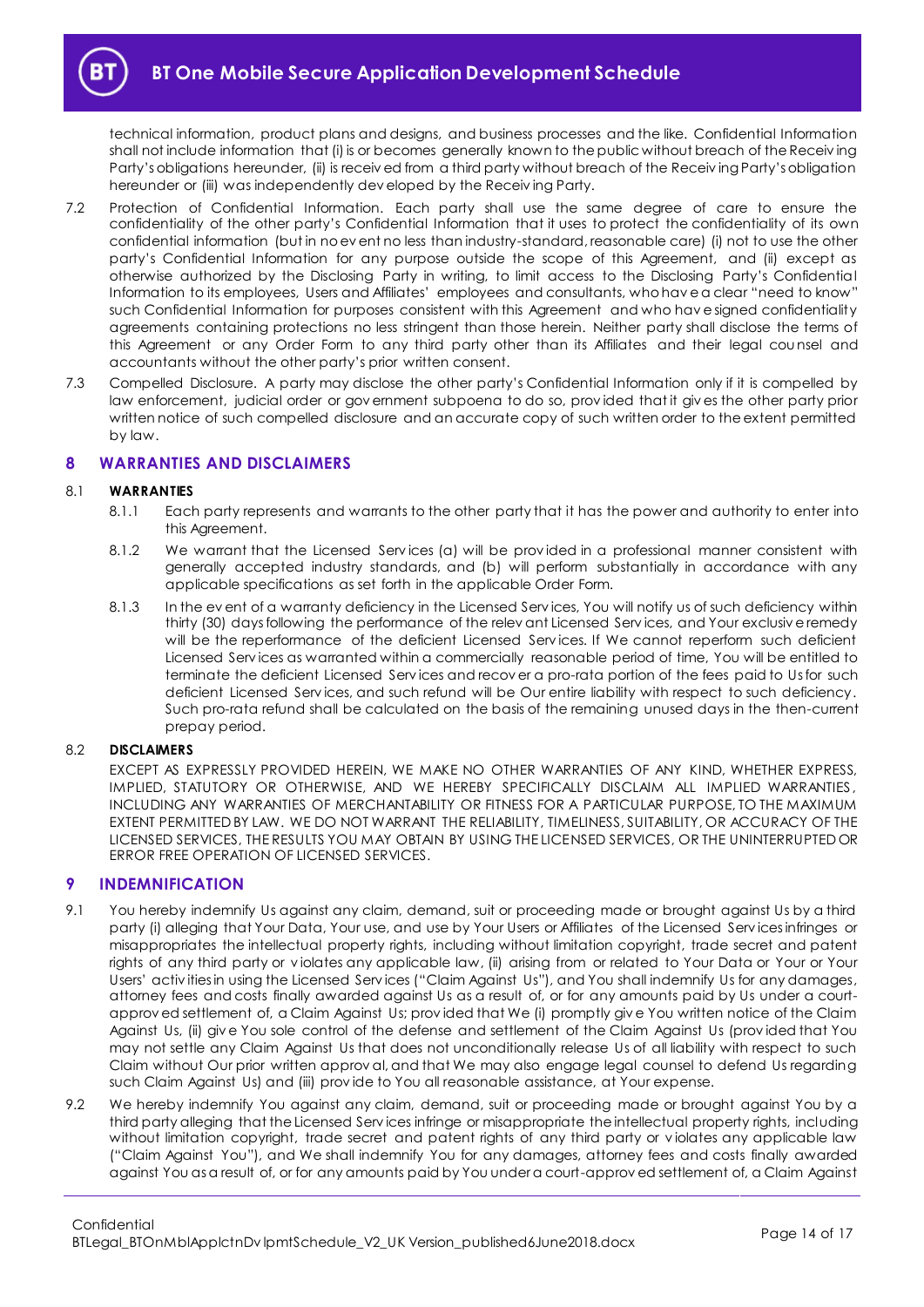You; prov ided that You (i) promptly giv e Us written notice of the Claim Against You, (ii) giv e Us sole control of the defense and settlement of the Claim Against You (prov ided that We may not settle any Claim Against You that does not unconditionally release You of all liability with respect to such Claim without Your written approv al, and that You may also engage legal counsel to defend You regarding such Claim Against You) and (iii) prov ide to Us all reasonable assistance, at Our expense.

9.3 With respect to Our indemnification obligations in connection with any Claim of infringement (i) if any aspect of the Subscription or the Licensed Serv ices is found or, in Our reasonable opinion may likely be found, to infringe upon the Intellectual Property Right of a third party, or (ii) the continued use of the Subscription is enjoined, then We will promptly and at Our cost and expense at Our option, (a) obtain for Client the right to continue using the Subscription, (b) modify the item(s) in question so that they are no longer infringing, or (c) replace such item(s) with a non-infringing functional equiv alent. If, after all commercially reasonable efforts, We determine in good faith that options (a) - (c) are not feasible, We will remov e the infringing items from the Licensed Serv ices and refund to You on a pro-rata basis any prepaid unused Fees paid for such infringing item. Such pro-rata refund shall be calculated on the basis of the remaining unused days in the then-current prepay period We shall have no obligation or liability for any claim pursuant to this Section to the extent arising from (i) the combinations, operation, or use of the Subscription supplied with any product, dev ice, or software not supplied by Us to the extent the combination creates the infringement or (ii) the unauthorized alteration or modification by You of any aspect of Licensed Serv ices or improper use of the Subscription. THE FOREGOING IS OUR SOLE OBLIGATION AND CLIENT'S EXCLUSIVE REMEDY WITH RESPECT TO CLAIMS FOR INFRINGEMENT.

# <span id="page-14-0"></span>**10 LIMITATION OF LIABILITY**

- 10.1 Limitation of Liability. EXCEPT AS SET FORTH IN THIS SECTION, NEITHER PARTY'S LIABILITY WITH RESPECT TO ANY SINGLE INCIDENT ARISING OUT OF OR RELATED TO THIS AGREEMENT (WHETHER IN CONTRACT OR TORT OR UNDER ANY OTHER THEORY OF LIABILITY) SHALL EXCEED THE AMOUNT PAID BY YOU HEREUNDER IN THE 12 MONTHS PRECEDING THE INCIDENT, PROVIDED THAT IN NO EVENT SHALL EITHER PARTY'S AGGREGATE LIABILITY ARISING OUT OF OR RELATED TO THIS AGREEMENT (WHETHER IN CONTRACT OR TORT OR UNDER ANY OTHER THEORY OF LIABILITY) EXCEED THE TOTAL AMOUNT PAID BY YOU HEREUNDER. THE FOREGOING SHALL NOT LIMIT YOUR PAYMENT OBLIGATIONS UNDER SECTION 6 (ORDER FORMS, FEES AND PAYMENT FOR PURCHASED SERVICES).
- 10.2 Exclusion of Consequential and Related Damages. IN NO EVENT SHALL EITHER PARTY HAVE ANY LIABILITY TO THE OTHER PARTY FOR ANY LOST PROFITS OR REVENUES OR FOR ANY INDIRECT, SPECIAL, INCIDENTAL, CONSEQUENTIAL, COVER OR PUNITIVE DAMAGES HOWEVER CAUSED, WHETHER IN CONTRACT, TORT OR UNDER ANY OTHER THEORY OF LIABILITY, AND WHETHER OR NOT THE PARTY HAS BEEN ADVISED OF THE POSSIBILITY OF SUCH DAMAGES. THE PARTIES HEREBY CONFIRM THAT THE LIMITATION OF LIABILITY SET OUT HEREIN IS FAIR AND REASONABLE GIVEN THE PURPOSE OF THIS AGREEMENT.
- 10.3 Exceptions to Limitation of Liability. The limitations on liability set forth in Section 11.1 shall not apply to liability arising from:
	- 10.3.1 A party's indemnification obligations under this Agreement.
	- 10.3.2 A breach of a party's confidentiality obligations under Section 8 of this Agreement.
	- 10.3.3 Any infringement, misuse or misappropriation of any Intellectual Property rights.
	- 10.3.4 Any liability for fraud, wilful default of gross negligence.

# <span id="page-14-1"></span>**11 TERM AND TERMINATION**

- 11.1 Term of Agreement. This Agreement commences on the Effectiv e Date and, unless otherwise terminated in accordance with this Agreement, it continues until all User Subscriptions granted to You hereunder expire or terminate.
- 11.2 Term of Purchased User Subscriptions. User Subscriptions commence on the start date specified in the applicable Order Form and continue for the Subscription Term specified therein. Except as otherwise specified in the applicable Order Form, all User Subscriptions shall automatically renew for additional periods equal to the expiring Subscription Term or one (1) year (whichev er is shorter), unless either party giv es the other written notice of non-renewal at least sixty (60) days before the end of the relev ant Subscription Term.
- 11.3 Termination.
	- 11.3.1 Either party may terminate this Agreement if there is a material breach by the other party and (if capable of remedy) the breaching party has failed to remedy the breach within thirty (30) days ("Remedy Period") after receipt of such notice from the non-breaching party giv ing full particulars of the breach and requiring the breach to be remedied.
	- 11.3.2 In the ev ent of such uncured breach by Us, then You shall receiv e a refund of a pro-rata amount of any unused prepaid fees within thirty (30) days of the end of the Remedy Period. Such pro-rata refund shall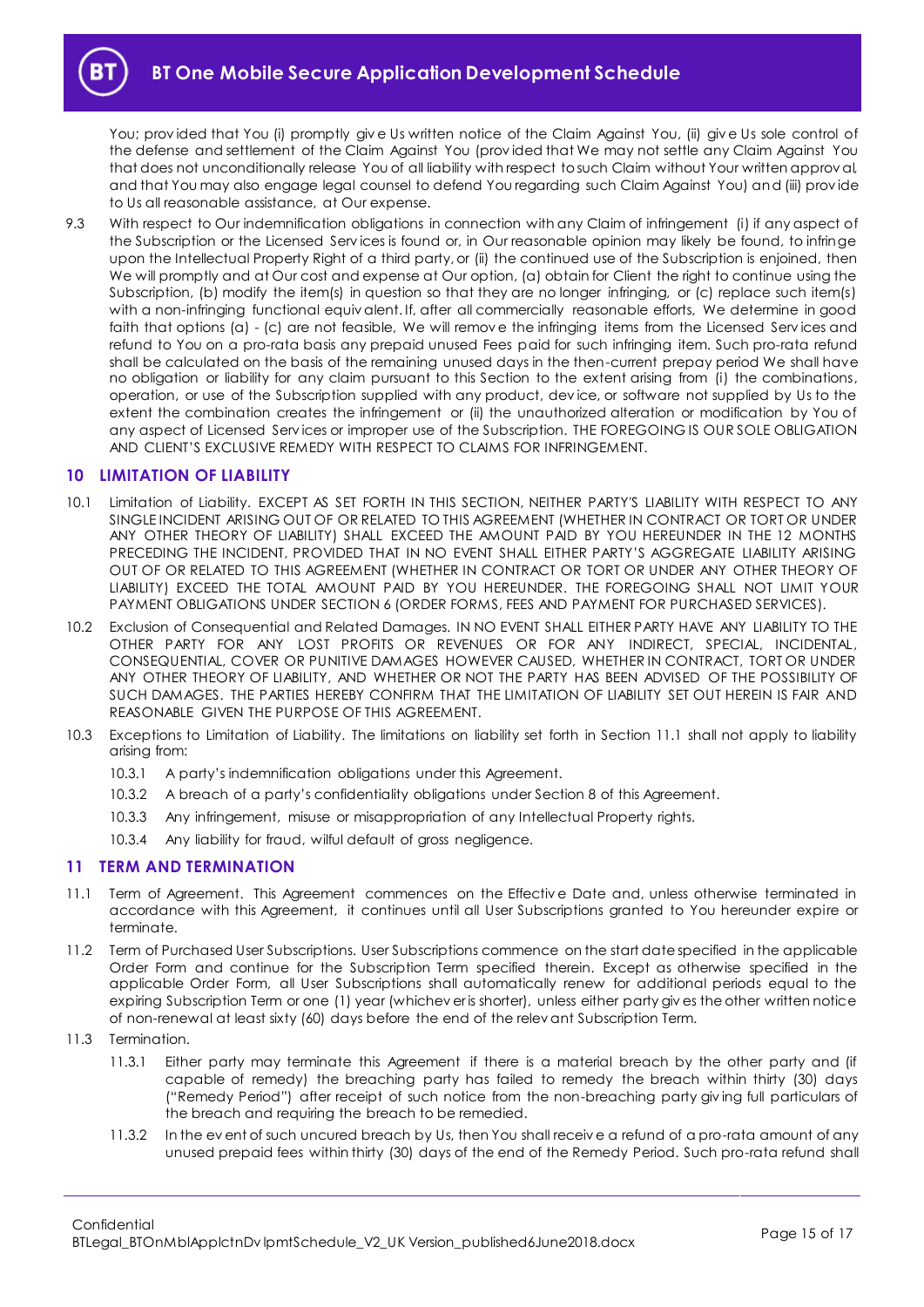be calculated on the basis of the remaining unused days in the period to which such prepaid amount is applicable.

- 11.3.3 In the ev ent of such uncured breach by You, You will be obligated to pay within thirty (30) days following termination all remaining fees due for the remainder of the full current term as set forth in the Order Form.
- 11.4 Trial Termination. If You hav e downloaded any tools or components from Our website in conjunction with a trial period of the Licensed Serv ices, or are otherwise engaged in any unpaid trial or ev aluation of the Licensed Services, then we may terminate such trial period and tools/components access without notice at any time following the date thirty (30) days after the commencement of such trial period unless You accept or execute an Order Form for the Licensed Serv ices. We shall incur no liability whatsoev er relating to or arising from Your use of such tools/components or Licensed Serv ices during such trial period or from Our termination thereof.
- 11.5 Surv iv ing Prov isions. All Sections of this Agreement that by their terms and content should be interpreted and/or construed as intended to survive the expiration or termination of this Agreement shall be deemed to so survive in accordance with their terms.

# <span id="page-15-0"></span>**12 NOTICES, GOVERNING LAW AND JURISDICTION**

12.1 Notices shall be addressed to:

| Υου                                            | Us                                                                                                                                                    |
|------------------------------------------------|-------------------------------------------------------------------------------------------------------------------------------------------------------|
| Form or as otherwise notified to Us in writing | As per address set forth in applicable Order   Capriza Inc. @ 400 Hamilton Avenue, Suite 130,<br>Palo Alto, CA, 94301, USA<br>Attn: legal@capriza.com |

Except as otherwise specified in this Agreement, all notices, permissions and approv als hereunder shall be in writing and shall be deemed to have been given upon (i) personal delivery, (ii) the second business day after mailing, or (iii) the first business day after sending by email (prov ided email shall not be sufficient for notices of termination or an indemnifiable claim). Billing-related notices to You shall be addressed to the relev ant billing contact designated by You in the applicable Order Form or Purchase Order. All other notices to You shall be addressed to the person designated abov e.

12.2 Agreement to Gov erning Law and Jurisdiction. This Agreement, including any Order Form, will be gov erned by and construed in accordance with the laws of England without regard to conflict of law rules, and to the exclusiv e jurisdiction of the London, United Kingdom courts.

# <span id="page-15-1"></span>**13 GENERAL PROVISIONS**

- 13.1 Export Compliance. The Licensed Serv ices may be subject to technology-related export laws and regulations of the United States and other jurisdictions, and each party shall comply with such laws and regulations. Each party hereby represents that it is not listed on any U.S. gov ernment denied-party list. You shall ensure that You, Your Users and Your Affiliates do not access nor use the Licensed Services in any U.S.- embargoed country or in v iolation of any U.S. export law, rule or regulation.
- 13.2 Force Majeure Ev ent. As concerns this Agreement, the following shall be considered a Force Majeure Ev ent: acts of God; acts of gov ernment; floods, fires, earthquakes; civ il unrest, acts of terror, strikes or other labor problems; Internet serv ice prov ider, electricity and telecommunications failures or delays, or denial of serv ice. In the ev ent of a Force Majeure Ev ent, the Licensed Serv ices may be suspended, delayed or otherwise hindered, and Our only obligation shall be to use commercially reasonable efforts to resume prov ision of the Licensed Serv ice within a reasonable time after the Force Majeure Ev ent. The occurrence of a Force Majeure Ev ent does not reliev e You of Your payment obligations hereunder.
- 13.3 Relationship of the Parties. The parties are independent contractors to each other. This Agreement is not intended to not create a partnership, franchise, joint v enture, agency, fiduciary or employment relationship between the parties.
- 13.4 Waiv er. No failure or delay by either party in exercising any right under this Agreement shall constitute a waiv er of that right.
- 13.5 Sev erability. If any prov ision of this Agreement is held by a court of competent jurisdiction to be unlawful or unenforceable, the prov ision shall be modified by the court and interpreted so as best to accomplish the objectiv es of the original prov ision to the fullest extent permitted by law, and the remaining prov isions of this Agreement shall remain in effect.
- 13.6 Aggregate/Anonymous Data. You agree that We will hav e the right to generate Aggregate/Anonymous Data which We may use for any business purpose during or after the term of this Agreement (including without limitation to dev elop and improv e the Licensed Serv ices). We will not distribute Aggregate/Anonymous Data in a manner that personally identifies You.